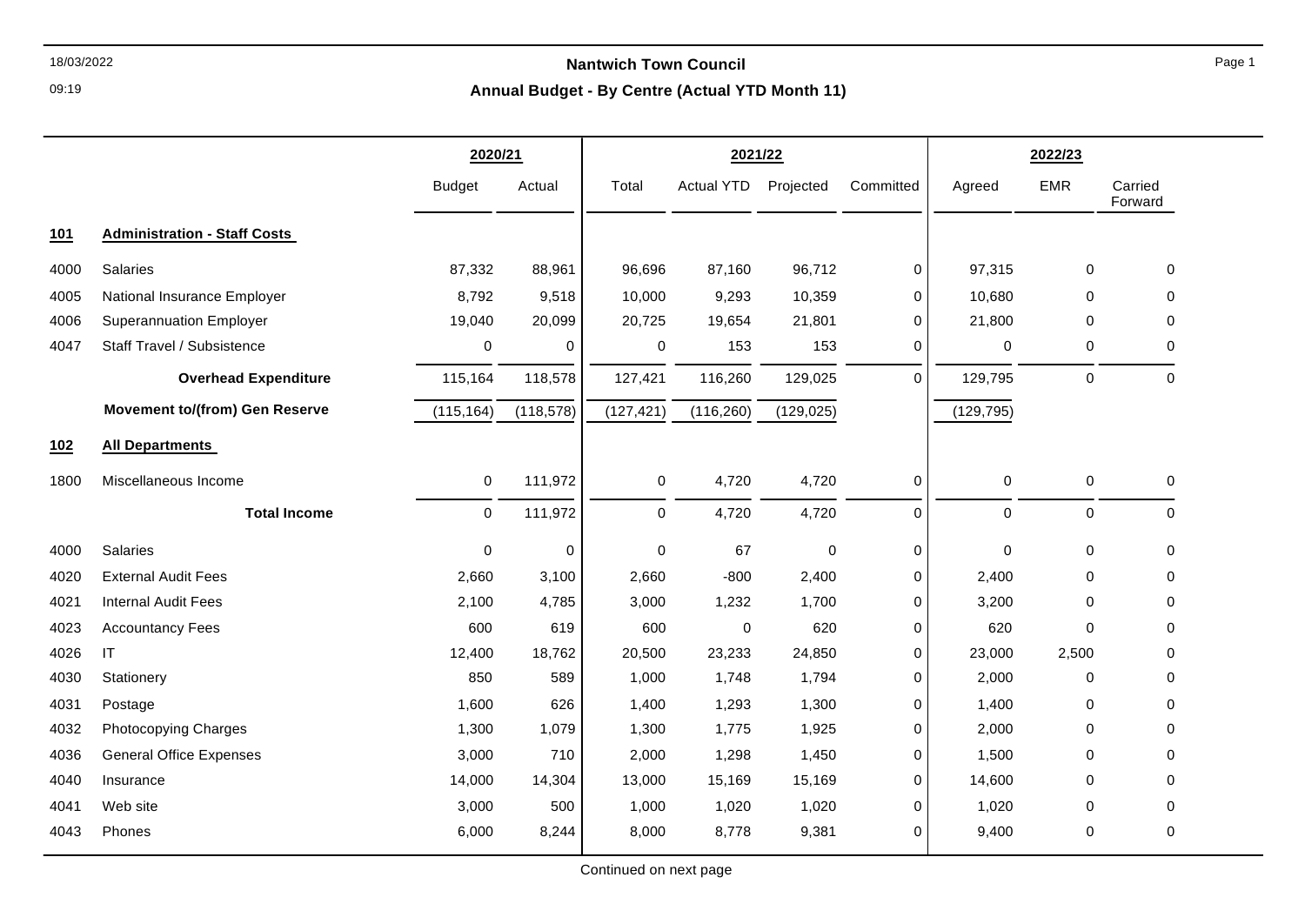09:19

|      |                                       | 2020/21       |             | 2021/22     |                   |             |             |             | 2022/23     |                    |
|------|---------------------------------------|---------------|-------------|-------------|-------------------|-------------|-------------|-------------|-------------|--------------------|
|      |                                       | <b>Budget</b> | Actual      | Total       | <b>Actual YTD</b> | Projected   | Committed   | Agreed      | <b>EMR</b>  | Carried<br>Forward |
| 4045 | <b>Staff Training</b>                 | 20,000        | 5,056       | 20,000      | 18,042            | 18,087      | $\mathbf 0$ | 15,000      | $\mathbf 0$ | $\mathbf 0$        |
| 4047 | Staff Travel / Subsistence            | 300           | 0           | 1,000       | 362               | 400         | 0           | 750         | 0           | 0                  |
| 4050 | <b>Bank Charges</b>                   | 2,500         | 815         | 2,500       | 1,513             | 1,644       | $\mathbf 0$ | 2,000       | 0           | 0                  |
| 4052 | <b>Credit Card Charges</b>            | 1,000         | 732         | 1,000       | 525               | 525         | $\mathbf 0$ | 1,200       | 0           | 0                  |
| 4053 | Worldpay                              | 0             | 0           | 0           | 1,379             | 0           | $\Omega$    | 0           | $\Omega$    | 0                  |
| 4059 | Alarm Service Call charge             | 300           | 0           | $\mathbf 0$ | 0                 | $\mathbf 0$ | $\Omega$    | 0           | 0           | 0                  |
| 4064 | Data Protection Registration          | 35            | 55          | 50          | 0                 | 55          | $\mathbf 0$ | 55          | 0           | 0                  |
| 4106 | Parish on-line mapping                | 270           | 270         | 270         | 225               | 225         | $\Omega$    | 250         | 0           | 0                  |
| 4220 | <b>General Equipment</b>              | 0             | 0           | $\mathbf 0$ | 29                | 0           | $\Omega$    | 0           | 0           | 0                  |
| 4226 | Clothing                              | 0             | 0           | 0           | 218               | $\mathbf 0$ | $\mathbf 0$ | 0           | 0           | 0                  |
| 6104 | Equipment service /maintenance        | $\Omega$      | 4,571       | $\Omega$    | 482               | $\Omega$    | $\Omega$    | $\Omega$    | $\Omega$    | 0                  |
| 6114 | Health & Safety                       | 5,000         | 4,160       | 5,200       | 4,594             | 4,846       | 0           | 5,200       | 0           | 0                  |
| 6225 | <b>Payroll Services</b>               | 4,000         | 2,457       | 4,000       | 1,767             | 1,910       | $\Omega$    | 2,250       | 0           | 0                  |
| 6290 | Unrecoverable VAT                     | 0             | 17,676      | 0           | 0                 | 9,500       | $\Omega$    | 0           | 0           | 0                  |
| 6300 | <b>Professional Fees</b>              | 0             | 10,610      | 5,000       | 4,954             | 5,218       | 0           | 5,000       | 0           | 0                  |
|      | <b>Overhead Expenditure</b>           | 80,915        | 99,720      | 93,480      | 88,904            | 104,019     | $\Omega$    | 92,845      | 2,500       | 0                  |
|      | 102 Net Income over Expenditure       | $-80,915$     | 12,252      | $-93,480$   | $-84,183$         | $-99,299$   | $\mathbf 0$ | $-92,845$   | $-2,500$    | 0                  |
| 7000 | plus Transfer from EMR                | 0             | 14,181      | $\mathbf 0$ | 0                 | 0           | $\Omega$    | $\mathbf 0$ | $\mathbf 0$ | 0                  |
|      | <b>Movement to/(from) Gen Reserve</b> | (80, 915)     | 26,433      | (93, 480)   | (84, 183)         | (99, 299)   |             | (92, 845)   |             |                    |
| 103  | <b>Administration - Subscriptions</b> |               |             |             |                   |             |             |             |             |                    |
| 4100 | Nantwich Civic Society                | 15            | $\mathbf 0$ | 15          | 0                 | 15          | $\mathbf 0$ | 15          | $\mathbf 0$ | 0                  |
| 4103 | CHALC                                 | 1,600         | 1,487       | 1,487       | 1,520             | 1,520       | $\mathbf 0$ | 1,487       | 0           | 0                  |
| 4104 | Society of Local Council Clerk        | 450           | $\mathbf 0$ | 450         | 832               | 1,159       | $\Omega$    | 900         | 0           | 0                  |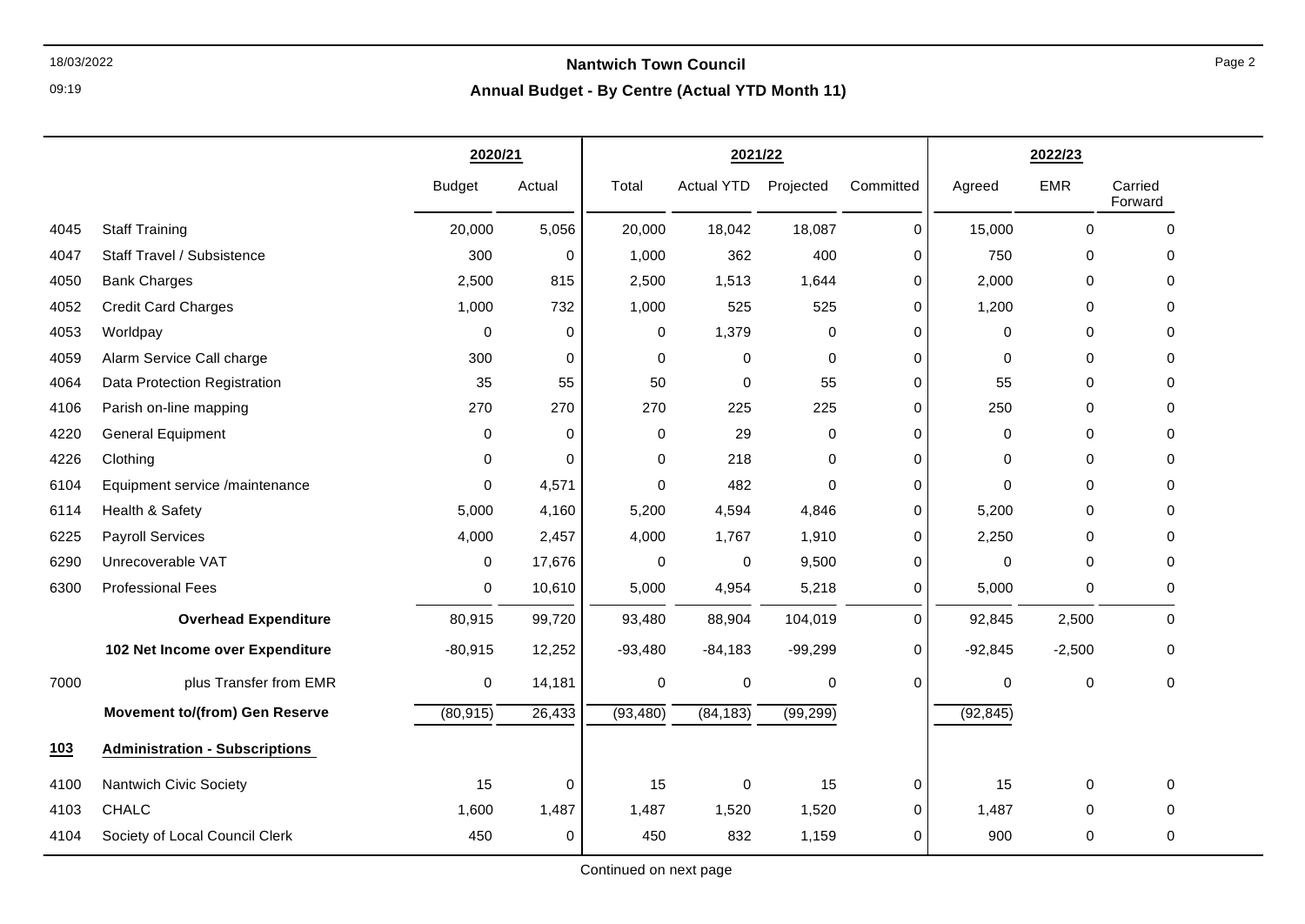09:19

|      |                                       | 2020/21       |             |             | 2021/22           |             |             |             | 2022/23     |                    |
|------|---------------------------------------|---------------|-------------|-------------|-------------------|-------------|-------------|-------------|-------------|--------------------|
|      |                                       | <b>Budget</b> | Actual      | Total       | <b>Actual YTD</b> | Projected   | Committed   | Agreed      | <b>EMR</b>  | Carried<br>Forward |
|      | <b>Overhead Expenditure</b>           | 2,065         | 1,487       | 1,952       | 2,352             | 2,694       | 0           | 2,402       | $\Omega$    | $\mathbf 0$        |
|      | <b>Movement to/(from) Gen Reserve</b> | (2,065)       | (1, 487)    | (1, 952)    | (2, 352)          | (2,694)     |             | (2, 402)    |             |                    |
| 104  | <b>Town Centre Management</b>         |               |             |             |                   |             |             |             |             |                    |
| 1226 | Memorial bench, plaque, tree.         | 200           | 1,380       | 200         | 4,799             | 4,879       | 0           | 1,500       | $\Omega$    | $\mathbf 0$        |
| 1801 | Nantwich Sq Fees (Commercial)         | 1,000         | 0           | 1,000       | 1,820             | 1,890       | 0           | 2,000       | 0           | 0                  |
|      | <b>Total Income</b>                   | 1,200         | 1,380       | 1,200       | 6,619             | 6,769       | 0           | 3,500       | $\mathbf 0$ | $\Omega$           |
| 4000 | Salaries                              | 29,510        | 9,647       | 30,030      | 13,224            | 14,405      | 0           | 32,000      | 0           | $\mathbf 0$        |
| 4005 | National Insurance Employer           | 2,000         | 1,121       | 1,800       | 1,158             | 1,292       | 0           | 1,800       | 0           | 0                  |
| 4006 | <b>Superannuation Employer</b>        | 6,433         | 2,165       | 6,790       | 2,428             | 2,695       | 0           | 7,232       | 0           | 0                  |
| 4047 | Staff Travel / Subsistence            | $\Omega$      | 0           | 0           | 5                 | $\Omega$    | 0           | $\Omega$    | 0           | 0                  |
| 4060 | <b>Premises Licence</b>               | 80            | $\mathbf 0$ | 80          | 0                 | 80          | $\mathbf 0$ | 80          | 0           | $\Omega$           |
| 4160 | Comfort Scheme annual fee             | 3,900         | 0           | 400         | $\mathbf 0$       | $\Omega$    | 0           | 3,900       | 0           | 0                  |
| 4202 | Water & Sewerage Charges              | 0             | 0           | 0           | 42                | $\Omega$    | 0           | $\mathbf 0$ | 0           | 0                  |
| 4211 | <b>Ground Maintenance</b>             | $\Omega$      | 180         | 0           | 220               | $\Omega$    | $\mathbf 0$ | $\Omega$    | 0           | $\Omega$           |
| 4212 | Repairs & Maintenance                 | $\Omega$      | $\mathbf 0$ | 500         | 46                | 348         | 0           | 500         | 0           | 0                  |
| 4220 | <b>General Equipment</b>              | 200           | $\mathbf 0$ | $\mathbf 0$ | 27                | $\mathbf 0$ | 0           | $\mathbf 0$ | 0           | 0                  |
| 4251 | Banners, flags and signs              | 600           | 234         | 600         | 835               | 846         | $\Omega$    | 1.000       | 0           | $\Omega$           |
| 4373 | <b>Street Entertainment</b>           | 1,000         | 0           | 2,000       | 495               | 495         | $\mathbf 0$ | 2,500       | 0           | 0                  |
| 4377 | <b>Town Centre Marketing</b>          | 25,000        | 11,491      | 25,000      | 16,830            | 23,839      | $-28$       | 25,000      | 0           | 0                  |
|      | <b>Overhead Expenditure</b>           | 68,723        | 24,838      | 67,200      | 35,311            | 44,000      | $-28$       | 74,012      | 0           | 0                  |
|      | 104 Net Income over Expenditure       | $-67,523$     | $-23,458$   | $-66,000$   | $-28,692$         | $-37,231$   | 28          | $-70,512$   | 0           | 0                  |
| 7001 | less Transfer to EMR                  | $\mathbf 0$   | 7,500       | $\mathbf 0$ | $\mathbf 0$       | $\mathbf 0$ | $\mathbf 0$ | $\mathbf 0$ | 0           | 0                  |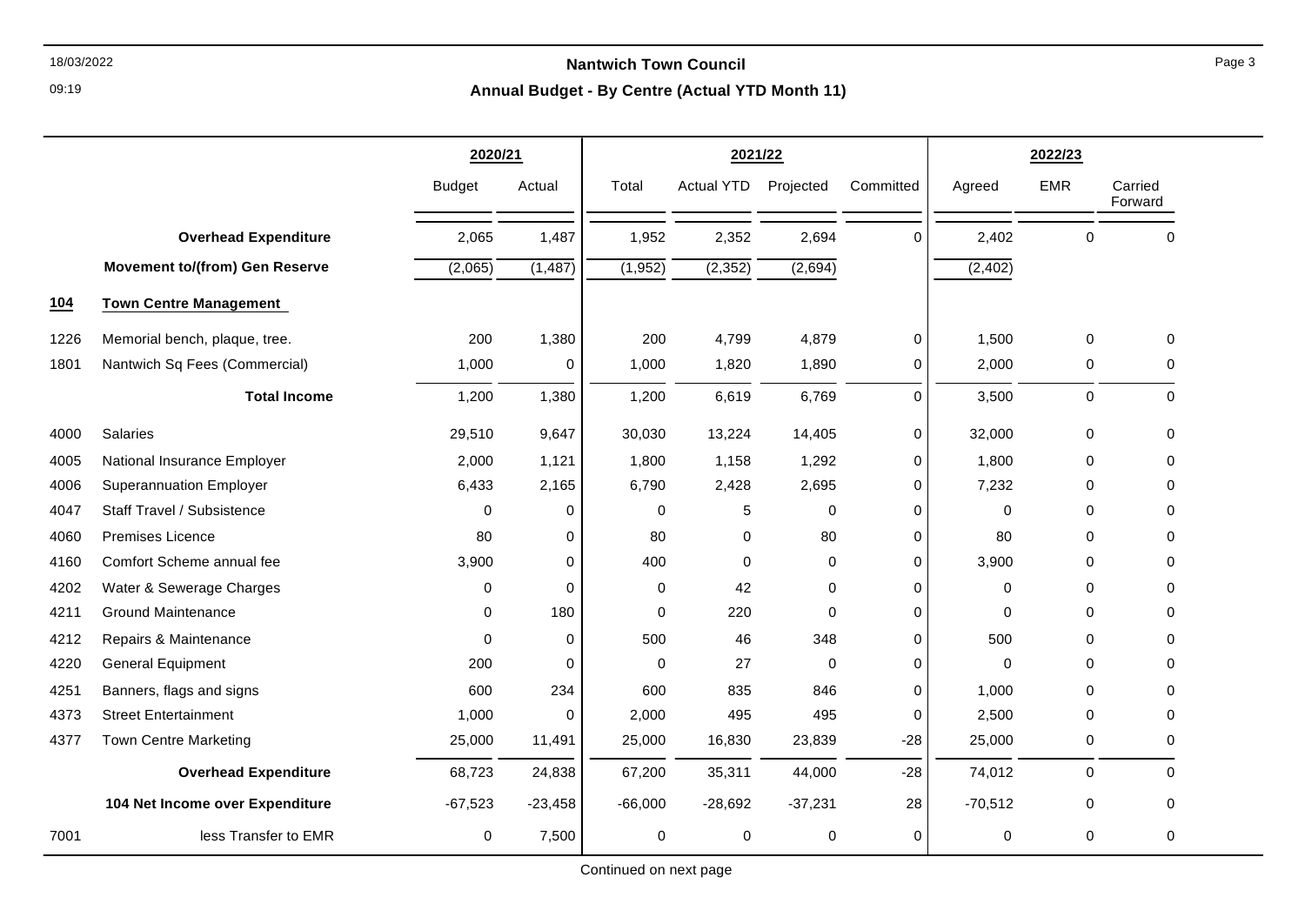09:19

# **Annual Budget - By Centre (Actual YTD Month 11)**

|      |                                       | 2020/21       |             | 2021/22     |                   |             |             | 2022/23   |             |                    |
|------|---------------------------------------|---------------|-------------|-------------|-------------------|-------------|-------------|-----------|-------------|--------------------|
|      |                                       | <b>Budget</b> | Actual      | Total       | <b>Actual YTD</b> | Projected   | Committed   | Agreed    | <b>EMR</b>  | Carried<br>Forward |
|      | <b>Movement to/(from) Gen Reserve</b> | (67, 523)     | (30, 958)   | (66,000)    | (28, 692)         | (37, 231)   |             | (70, 512) |             |                    |
| 110  | Grants                                |               |             |             |                   |             |             |           |             |                    |
| 1100 | <b>Grants Received</b>                | $\mathbf 0$   | 56,550      | $\pmb{0}$   | 0                 | $\pmb{0}$   | $\mathbf 0$ | 1,000     | $\mathbf 0$ | $\mathbf 0$        |
| 1800 | Miscellaneous Income                  | 0             | 0           | $\mathbf 0$ | 1,619             | 1,619       | 0           | 0         | 0           | $\Omega$           |
|      | <b>Total Income</b>                   | $\pmb{0}$     | 56,550      | $\pmb{0}$   | 1,619             | 1,619       | $\mathbf 0$ | 1,000     | $\mathbf 0$ | $\mathbf 0$        |
| 4138 | Local Organisations (Misc)            | 5,000         | 700         | 12,000      | 9,420             | 9,885       | $\mathbf 0$ | 5,000     | 0           | $\mathbf 0$        |
| 4256 | Poppy Cross                           | 6,000         | 0           | $\mathbf 0$ | 0                 | $\mathbf 0$ | $\Omega$    | 0         | $\Omega$    | $\Omega$           |
| 4257 | <b>CANTA inc Civic Hall Hire</b>      | 1,000         | 0           | 1,500       | 0                 | 0           | 0           | 1,500     | 0           | 0                  |
| 4259 | Nantwich Film Club - Festival         | 1,200         | $\mathbf 0$ | 1,200       | 0                 | 0           | $\Omega$    | 1,200     | 0           | $\mathbf 0$        |
|      | <b>Overhead Expenditure</b>           | 13,200        | 700         | 14,700      | 9,420             | 9,885       | $\Omega$    | 7,700     | $\pmb{0}$   | $\mathbf 0$        |
|      | <b>Movement to/(from) Gen Reserve</b> | (13,200)      | 55,850      | (14, 700)   | (7, 801)          | (8, 266)    |             | (6,700)   |             |                    |
| 111  | <b>Contributions</b>                  |               |             |             |                   |             |             |           |             |                    |
| 4130 | Nantwich in Bloom                     | 5,500         | 4,414       | 5,500       | 5,528             | 5,528       | $\mathbf 0$ | 5,500     | $\mathbf 0$ | $\mathbf 0$        |
| 4132 | Holly Holy Day Society                | 2,000         | 0           | 2,000       | 0                 | $\mathbf 0$ | $\Omega$    | 2,000     | $\Omega$    | $\Omega$           |
| 4133 | Nantwich Museum Trust                 | 7,000         | 7,000       | 7,000       | 7,000             | 7,000       | 0           | 7,000     | $\mathbf 0$ | 0                  |
| 4136 | Nantwich Words & Music (Civic)        | 3,000         | $\mathbf 0$ | 3,000       | 0                 | 0           | $\mathbf 0$ | 3,000     | $\mathbf 0$ | $\Omega$           |
| 4139 | Nantwich First Responders             | 3,000         | 1,369       | 3,000       | 1,323             | 1,323       | $\Omega$    | 2,000     | $\Omega$    | $\Omega$           |
| 4141 | Nantwich Concert Band                 | 1,000         | 0           | 1,000       | 1,000             | 1,000       | 0           | 1,000     | $\mathbf 0$ | 0                  |
| 4143 | <b>Food Festival</b>                  | 15,000        | 0           | 8,000       | 500               | 500         | $\Omega$    | 15,000    | $\mathbf 0$ | $\Omega$           |
| 4146 | <b>Guy Harvey Youth Club</b>          | 1,200         | 0           | 1,200       | 1,200             | 1,200       | 0           | 1,200     | 0           | $\Omega$           |
| 4150 | <b>Choral Society</b>                 | 1,000         | $\mathbf 0$ | 1,000       | 1,000             | 1,000       | 0           | 1,000     | 0           | $\mathbf 0$        |
|      |                                       |               |             |             |                   |             |             |           |             |                    |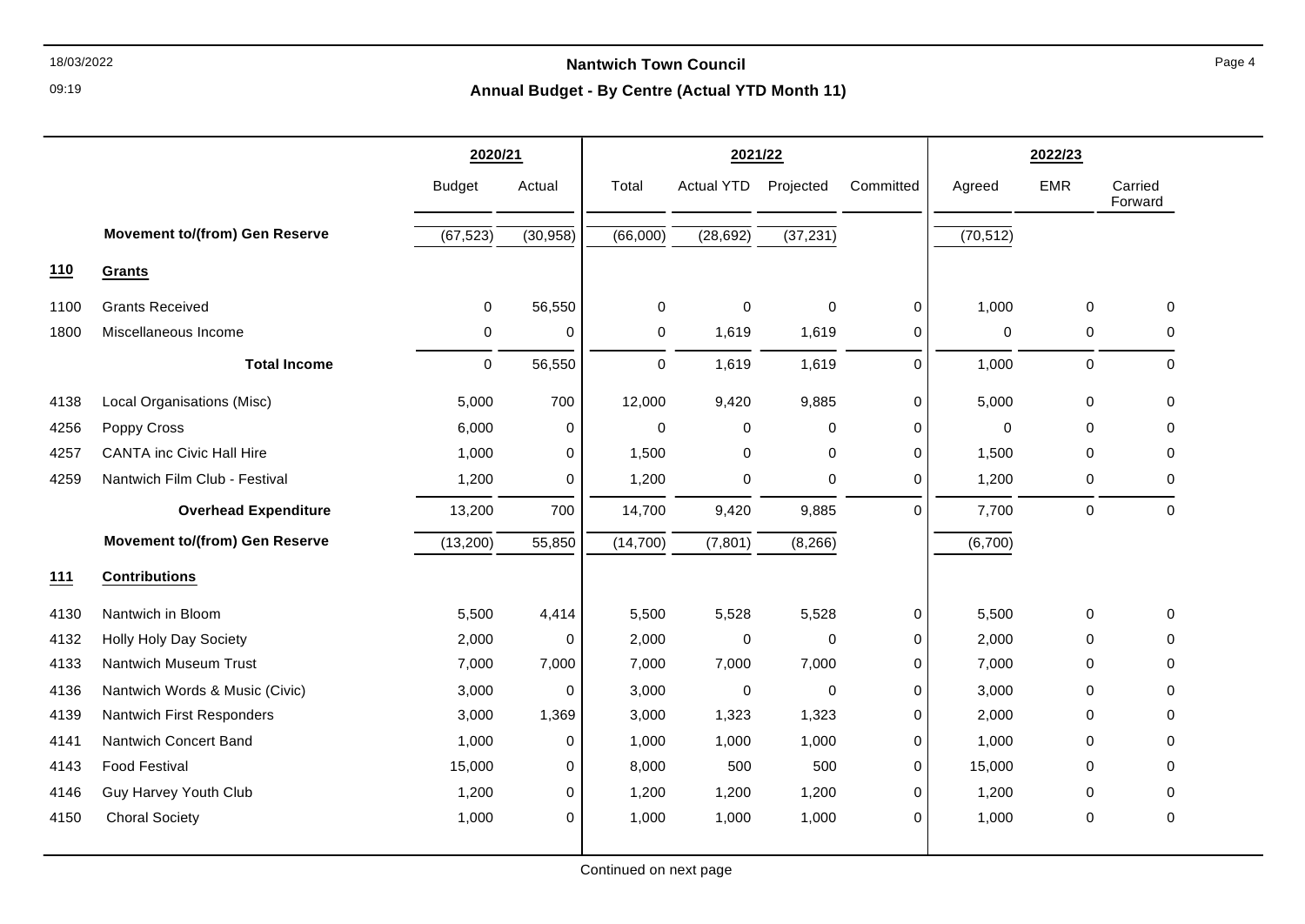09:19

|      |                                       | 2020/21       |             |             | 2021/22              |             |             |             | 2022/23     |                    |
|------|---------------------------------------|---------------|-------------|-------------|----------------------|-------------|-------------|-------------|-------------|--------------------|
|      |                                       | <b>Budget</b> | Actual      | Total       | Actual YTD Projected |             | Committed   | Agreed      | <b>EMR</b>  | Carried<br>Forward |
| 4152 | Nantwich Food Bank                    | 1,000         | 1,000       | 1,000       | 1,000                | 1,000       | $\mathbf 0$ | 1,000       | $\Omega$    | $\Omega$           |
| 4156 | <b>Civic Hall Grants</b>              | 8,000         | 0           | 8,000       | 250                  | 7,525       | 0           | 8,000       | $\mathbf 0$ | 0                  |
| 4158 | Weaver Wander                         | 650           | 0           | 650         | 0                    | 0           | $\mathbf 0$ | 650         | $\mathbf 0$ | $\Omega$           |
| 4161 | Nantwich Show grant                   | 10,000        | $\pmb{0}$   | 0           | 0                    | 0           | 0           | 0           | $\Omega$    | 0                  |
| 4171 | Nantwich Jazz Festival (Civic)        | 7,000         | $\mathbf 0$ | 7,000       | $\Omega$             | $\Omega$    | $\Omega$    | 7,000       | $\Omega$    | 0                  |
| 4172 | Santa Show Sponsorship (Civic)        | 6,000         | 1,140       | 7,000       | 5,833                | 5,833       | $\mathbf 0$ | 7,000       | 0           | 0                  |
| 4173 | Nantwich Events Photography           | 600           | $\mathbf 0$ | 600         | 0                    | $\mathbf 0$ | $\mathbf 0$ | 600         | $\mathbf 0$ | 0                  |
| 4999 | Contingencies                         | 1,500         | $\mathbf 0$ | 1,500       | 0                    | $\mathbf 0$ | $\mathbf 0$ | 0           | 0           | 0                  |
|      | <b>Overhead Expenditure</b>           | 73,450        | 14,923      | 57,450      | 24,635               | 31,909      | $\mathbf 0$ | 61,950      | $\pmb{0}$   | $\mathbf 0$        |
|      | <b>Movement to/(from) Gen Reserve</b> | (73, 450)     | (14, 923)   | (57, 450)   | (24, 635)            | (31, 909)   |             | (61, 950)   |             |                    |
| 201  | <b>Brookfield Hall</b>                |               |             |             |                      |             |             |             |             |                    |
| 1200 | Christadelphian Church Rent           | 1,600         | 150         | 1,600       | 0                    | 1,600       | 0           | 1,600       | 0           | $\mathbf 0$        |
| 1201 | <b>Christ Church Licence Fee</b>      | 600           | 450         | 600         | 600                  | 600         | $\mathbf 0$ | 600         | 0           | 0                  |
| 1202 | <b>Christ Church Elect Charges</b>    | 300           | 261         | 300         | 0                    | 300         | 0           | 300         | $\mathbf 0$ | $\Omega$           |
| 1203 | <b>Christ Church Water Charges</b>    | 450           | 377         | 450         | 0                    | 400         | 0           | 400         | $\Omega$    | $\Omega$           |
| 1204 | Christadelphian Ch room hire          | $\mathbf 0$   | $-390$      | $\mathbf 0$ | 0                    | 0           | $\mathbf 0$ | 0           | 0           | 0                  |
| 1210 | Yoga room hire                        | 550           | $\pmb{0}$   | 550         | 0                    | $\mathbf 0$ | $\mathbf 0$ | $\mathbf 0$ | $\Omega$    | $\Omega$           |
| 1220 | No not use                            | 600           | 0           | 0           | 0                    | 0           | $\Omega$    | 0           | $\Omega$    | 0                  |
| 1222 | <b>Elections Room Hire</b>            | 450           | $\Omega$    | $\Omega$    | 450                  | 450         | $\Omega$    | 0           | $\mathbf 0$ | 0                  |
| 1232 | Weight Watchers Room Hire             | 2,100         | $-123$      | 2,100       | 0                    | $\mathbf 0$ | 0           | $\mathbf 0$ | $\Omega$    | $\Omega$           |
| 1251 | <b>Brookfield Council/chamberhire</b> | 7,000         | 3,978       | 4,000       | 12,113               | 13,037      | 0           | 11,000      | $\mathbf 0$ | 0                  |
| 1380 | Sponsorship                           | 1,000         | $\mathbf 0$ | $\pmb{0}$   | 0                    | $\mathbf 0$ | $\mathbf 0$ | 0           | 0           | 0                  |
|      | <b>Total Income</b>                   | 14,650        | 4,703       | 9,600       | 13,163               | 16,387      | $\mathbf 0$ | 13,900      | 0           | $\mathbf 0$        |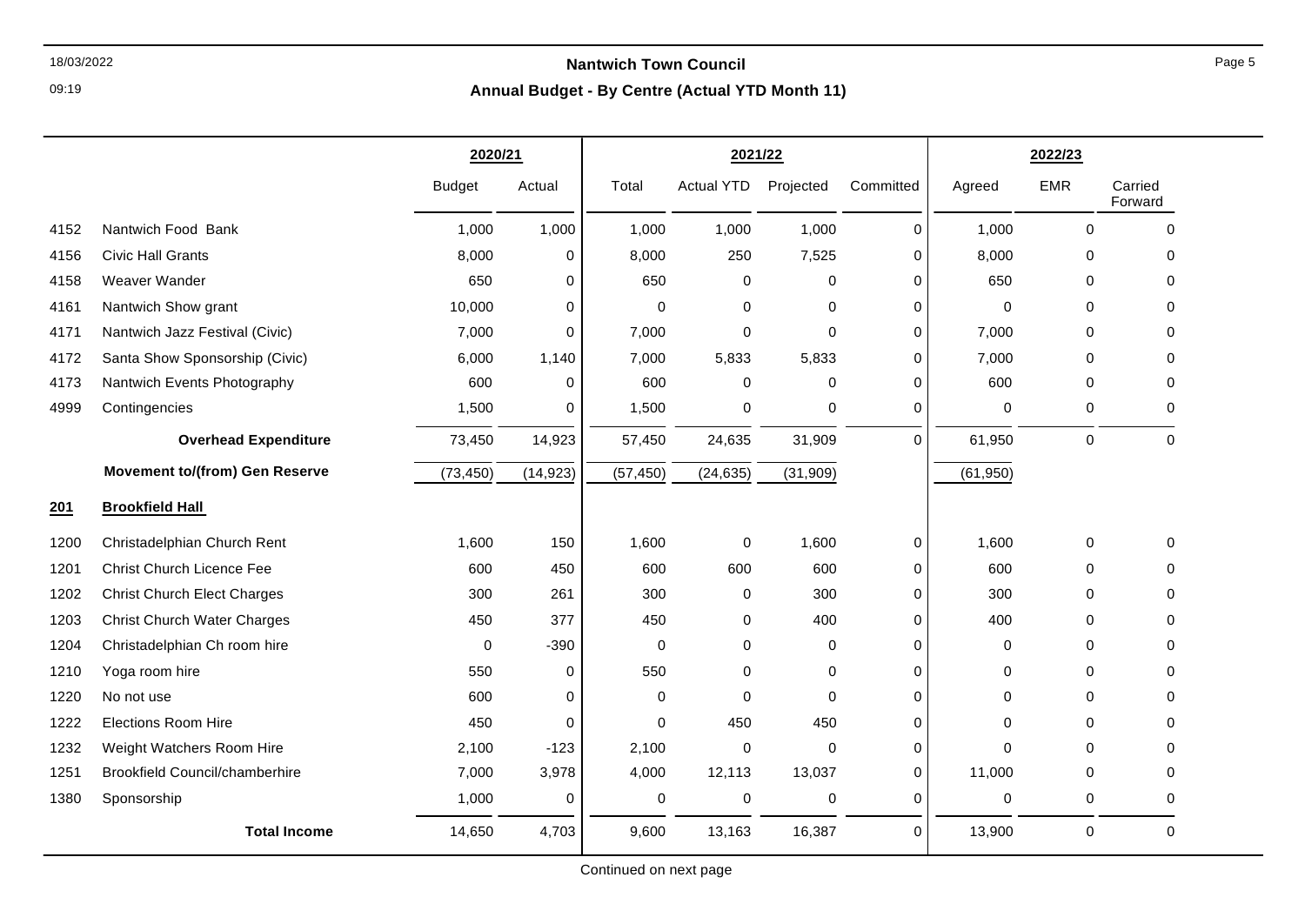09:19

#### **Annual Budget - By Centre (Actual YTD Month 11)**

|      |                                       | 2020/21       |             | 2021/22     |                        |                     |             | 2022/23     |             |                    |
|------|---------------------------------------|---------------|-------------|-------------|------------------------|---------------------|-------------|-------------|-------------|--------------------|
|      |                                       | <b>Budget</b> | Actual      | Total       | <b>Actual YTD</b>      | Projected           | Committed   | Agreed      | <b>EMR</b>  | Carried<br>Forward |
| 4000 | Salaries                              | $\mathbf 0$   | 0           | 0           | 50                     | $\mathbf 0$         | 0           | $\Omega$    | 0           | $\mathbf 0$        |
| 4036 | <b>General Office Expenses</b>        | 100           | $\mathbf 0$ | $\Omega$    | $\boldsymbol{\Lambda}$ | $\mathbf 0$         | 0           | $\Omega$    | $\Omega$    | $\Omega$           |
| 4059 | Alarm Service Call charge             | 300           | $\mathbf 0$ | 0           | 0                      | $\mathbf 0$         | 0           | 200         | $\mathbf 0$ | $\mathbf 0$        |
| 4200 | Rates                                 | 2,200         | 2,221       | 2,400       | 2,221                  | 2,221               | 0           | 2,300       | 0           | $\Omega$           |
| 4201 | Electricity                           | 4,000         | 1,081       | 1,000       | 828                    | 918                 | 0           | 1,500       | $\mathbf 0$ | 0                  |
| 4202 | Water & Sewerage Charges              | 1,600         | 802         | 600         | 880                    | 980                 | 0           | 900         | 0           | 0                  |
| 4204 | <b>Ground Rent CEC</b>                | 50            | 50          | 50          | 50                     | 50                  | $\mathbf 0$ | 50          | $\mathbf 0$ | $\mathbf 0$        |
| 4208 | <b>Cleaning Materials</b>             | 300           | 11          | 400         | 237                    | 360                 | $\mathbf 0$ | 400         | $\mathbf 0$ | 0                  |
| 4209 | <b>Window Cleaning</b>                | 600           | 76          | 600         | 135                    | 135                 | 0           | 200         | 0           | 0                  |
| 4210 | <b>Cleaning Services</b>              | 400           | 205         | 0           | 222                    | $\mathbf 0$         | 0           | 0           | 0           | $\mathbf 0$        |
| 4211 | <b>Ground Maintenance</b>             | 1,400         | 1,450       | 1,600       | 1,280                  | 1,500               | 0           | $\Omega$    | $\mathbf 0$ | 0                  |
| 4212 | Repairs & Maintenance                 | 1,000         | 86          | 1,000       | 2,008                  | 2,008               | 0           | 1,000       | 0           | 0                  |
| 6104 | Equipment service /maintenance        | 1,400         | 892         | 1,000       | 196                    | 418                 | 0           | 1,000       | 0           | 0                  |
|      | <b>Overhead Expenditure</b>           | 13,350        | 6,874       | 8,650       | 8,110                  | 8,590               | 0           | 7,550       | 0           | 0                  |
|      | <b>Movement to/(from) Gen Reserve</b> | 1,300         | (2, 171)    | 950         | 5,053                  | 7,797               |             | 6,350       |             |                    |
| 210  | <b>Environmental Expenditure</b>      |               |             |             |                        |                     |             |             |             |                    |
| 1300 | <b>Environmental Income</b>           | 600           | 0           | 0           | 0                      | $\,0\,$             | 0           | $\pmb{0}$   | $\pmb{0}$   | 0                  |
|      | <b>Total Income</b>                   | 600           | $\mathbf 0$ | $\mathbf 0$ | $\mathbf 0$            | $\mathsf{O}\xspace$ | 0           | 0           | 0           | 0                  |
| 4212 | Repairs & Maintenance                 | 100           | $\mathbf 0$ | 0           | $\mathbf 0$            | $\pmb{0}$           | $\mathbf 0$ | $\mathbf 0$ | 0           | 0                  |
| 4216 | Furniture                             | 250           | 20          | 250         | 10                     | 33                  | 0           | 0           | $\mathbf 0$ | 0                  |
| 4220 | <b>General Equipment</b>              | 1,500         | 0           | 1,500       | 925                    | 925                 | 0           | 1,500       | 0           | 0                  |
| 4301 | Millennium Clock                      | 300           | 0           | 1,500       | 840                    | 840                 | 0           | 0           | 0           | 0                  |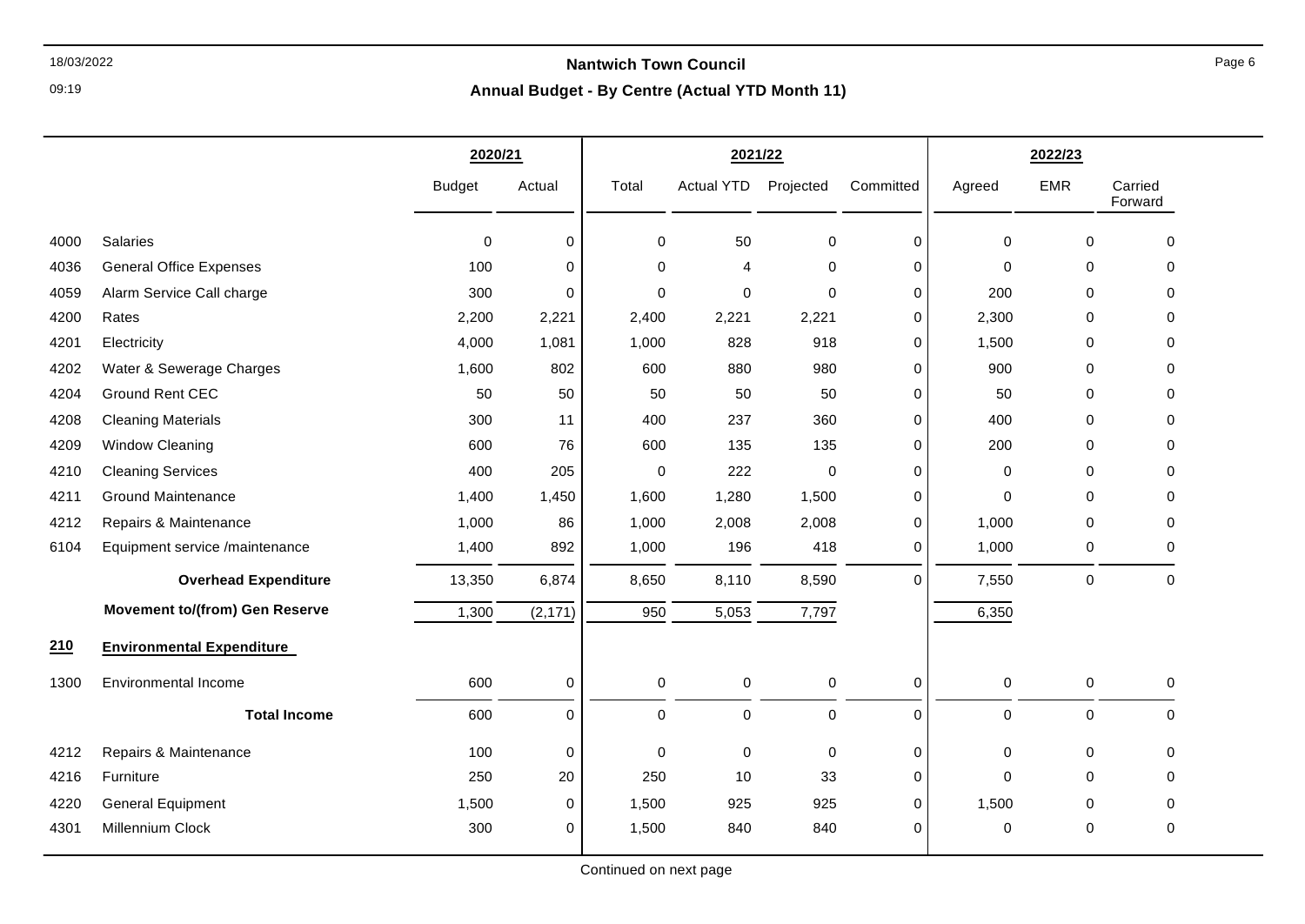09:19

|      |                                          | 2020/21       |             |             | 2021/22           |             |             |             | 2022/23     |                    |
|------|------------------------------------------|---------------|-------------|-------------|-------------------|-------------|-------------|-------------|-------------|--------------------|
|      |                                          | <b>Budget</b> | Actual      | Total       | <b>Actual YTD</b> | Projected   | Committed   | Agreed      | <b>EMR</b>  | Carried<br>Forward |
| 4302 | <b>Street Furniture</b>                  | 2,500         | 1,783       | 2,500       | 1,812             | 1,812       | $\mathbf 0$ | 2,500       | $\mathbf 0$ | $\mathbf 0$        |
| 4304 | <b>Litter Collection</b>                 | 150           | 0           | $\mathbf 0$ | 0                 | 0           | 0           | 200         | 0           | 0                  |
| 4305 | Airman's Grave (do not use)              | 0             | $\Omega$    | 500         | 0                 | $\mathbf 0$ | $\Omega$    | 200         | $\Omega$    | $\Omega$           |
| 4307 | Carbon Footprint                         | 3,000         | $\mathbf 0$ | $\mathbf 0$ | 0                 | $\Omega$    | 0           | $\mathbf 0$ | $\Omega$    | $\mathbf 0$        |
| 4420 | <b>Contribution CCTV Monitoring</b>      | 27,000        | 24,699      | 34,231      | 22,913            | 22,913      | 0           | 28,000      | 0           | $\Omega$           |
|      | <b>Overhead Expenditure</b>              | 34,800        | 26,502      | 40,481      | 26,499            | 26,523      | $\Omega$    | 32,400      | $\mathbf 0$ | $\mathbf 0$        |
|      | <b>Movement to/(from) Gen Reserve</b>    | (34, 200)     | (26, 502)   | (40, 481)   | (26, 499)         | (26, 523)   |             | (32, 400)   |             |                    |
| 220  | <b>Civic &amp; Elections Expenditure</b> |               |             |             |                   |             |             |             |             |                    |
| 1372 | Mayor's Charity Income                   | 0             | 180         | $\mathbf 0$ | 436               | 436         | 0           | 500         | $\mathbf 0$ | 0                  |
| 1376 | Mayor's Quiz income                      | 200           | 0           | $\mathbf 0$ | 733               | 833         | 0           | 200         | 0           | 0                  |
|      | <b>Total Income</b>                      | 200           | 180         | $\mathbf 0$ | 1,170             | 1,269       | $\Omega$    | 700         | $\mathbf 0$ | $\Omega$           |
| 4046 | <b>Members Training</b>                  | 500           | 245         | 500         | 60                | 60          | 0           | 500         | 0           | $\Omega$           |
| 4048 | Members Travel / Subsistence             | 300           | $\mathbf 0$ | 300         | 80                | 80          | 0           | 300         | 0           | 0                  |
| 4090 | Newsletter Talk of the Town              | 10,000        | 1,635       | 10,000      | 630               | 1,500       | 0           | 5,000       | 0           | $\Omega$           |
| 4155 | Salt of the Earth Awards                 | 1,000         | 0           | 1,000       | 892               | 892         | $\Omega$    | 1,000       | $\Omega$    | $\Omega$           |
| 4350 | Mayor's Allowance                        | 2,000         | 0           | 2,000       | 397               | 467         | 0           | 1,000       | $\mathbf 0$ | $\mathbf 0$        |
| 4352 | <b>Civic Ceremonies</b>                  | 4,000         | 373         | 2,000       | 217               | 217         | 0           | 2,000       | $\Omega$    | $\mathbf 0$        |
| 4353 | Civic Regalia                            | 500           | 115         | 500         | 228               | 950         | $\Omega$    | 500         | $\Omega$    | $\Omega$           |
| 4354 | Civic Hall Hire                          | 2,000         | 0           | 0           | 0                 | $\mathbf 0$ | 0           | $\mathbf 0$ | 0           | $\Omega$           |
| 4357 | <b>Civic Service refreshments</b>        | 600           | 0           | 600         | 0                 | 600         | 0           | 600         | $\Omega$    | $\Omega$           |
| 4358 | Christmas refreshments                   | 600           | 0           | 600         | 0                 | 0           | $\Omega$    | 600         | 0           | 0                  |
| 4359 | <b>Mayor Making Refreshments</b>         | 600           | 105         | 600         | 0                 | $\mathbf 0$ | 0           | 600         | $\pmb{0}$   | $\pmb{0}$          |
|      |                                          |               |             |             |                   |             |             |             |             |                    |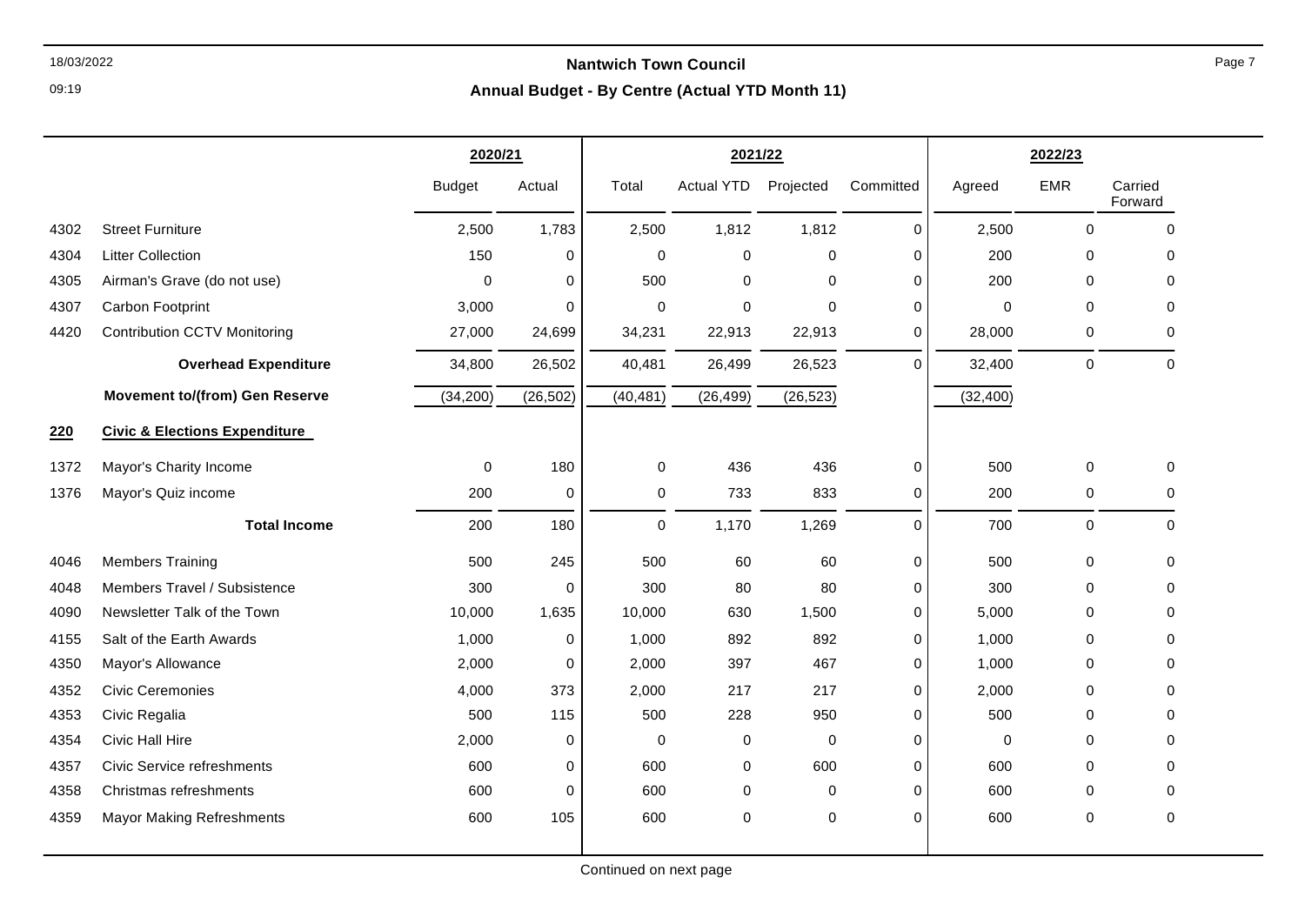09:19

|      |                                       | 2020/21       |             |             | 2021/22              |           |           |             | 2022/23     |                    |
|------|---------------------------------------|---------------|-------------|-------------|----------------------|-----------|-----------|-------------|-------------|--------------------|
|      |                                       | <b>Budget</b> | Actual      | Total       | Actual YTD Projected |           | Committed | Agreed      | <b>EMR</b>  | Carried<br>Forward |
| 4555 | Mayor's Charity payment               | $\mathbf 0$   | 2,100       | 2,000       | 2,000                | 2,000     | 0         | 2,000       | 0           | $\mathbf 0$        |
|      | <b>Overhead Expenditure</b>           | 22,100        | 4,573       | 20,100      | 4,503                | 6,766     | 0         | 14,100      | $\mathbf 0$ | $\Omega$           |
|      | <b>Movement to/(from) Gen Reserve</b> | (21,900)      | (4, 393)    | (20, 100)   | (3, 334)             | (5, 497)  |           | (13, 400)   |             |                    |
| 250  | <b>Events</b>                         |               |             |             |                      |           |           |             |             |                    |
| 1385 | Christmas Income                      | 0             | 0           | $\mathbf 0$ | 2,000                | 2,000     | 0         | $\pmb{0}$   | 0           | $\pmb{0}$          |
|      | <b>Total Income</b>                   | $\mathbf 0$   | $\mathbf 0$ | $\Omega$    | 2,000                | 2,000     | 0         | $\mathbf 0$ | $\mathbf 0$ | $\Omega$           |
| 4000 | Salaries                              | 17,190        | 22,592      | 18,170      | 22,094               | 24,590    | 0         | 26,000      | $\mathbf 0$ | $\Omega$           |
| 4005 | National Insurance Employer           | 3,500         | 1,849       | 2,000       | 1,860                | 2,080     | 0         | 2,200       | 0           | 0                  |
| 4006 | <b>Superannuation Employer</b>        | 3,748         | 5,103       | 4,107       | 5,049                | 5,614     | 0         | 5,876       | 0           | 0                  |
| 4202 | Water & Sewerage Charges              | $\Omega$      | $-10$       | 0           | 0                    | 0         | 0         | $\Omega$    | 0           | $\Omega$           |
| 4212 | Repairs & Maintenance                 | 3,000         | 1,649       | 0           | 0                    | 0         | 0         | $\mathbf 0$ | 0           | 0                  |
| 4369 | Christmas SwitchOnRefreshments        | 600           | $\mathbf 0$ | 0           | 0                    | $\Omega$  | 0         | $\Omega$    | 0           | 0                  |
| 4371 | Christmas Lights / Festivities        | 30,000        | 15,722      | 30,000      | 24,703               | 28,267    | 190       | 30,000      | 0           | $\Omega$           |
| 4374 | Nantwich show exhibition              | 2,500         | $\mathbf 0$ | 2,500       | $\pmb{0}$            | 0         | 0         | $\mathbf 0$ | 0           | 0                  |
| 4378 | Societies Spectacular                 | 2,000         | 0           | 2,000       | $\mathbf 0$          | $\Omega$  | 0         | $\Omega$    | 0           | 0                  |
| 4381 | Remembrance Sunday                    | 7,000         | 100         | 4,000       | 3,734                | 3,761     | 0         | 4,000       | 0           | $\Omega$           |
| 4382 | Tree of Light                         | 500           | 380         | 1,000       | 0                    | 800       | 0         | 1,000       | 0           | 0                  |
|      | <b>Overhead Expenditure</b>           | 70,038        | 47,384      | 63,777      | 57,439               | 65,112    | 190       | 69,076      | $\mathbf 0$ | $\mathbf 0$        |
|      | <b>Movement to/(from) Gen Reserve</b> | (70, 038)     | (47, 384)   | (63, 777)   | (55, 439)            | (63, 112) |           | (69,076)    |             |                    |
| 301  | <b>Special Capital Projects</b>       |               |             |             |                      |           |           |             |             |                    |
| 4188 | Cherry Picker purchase                | $\mathbf 0$   | 54,559      | 0           | 11,045               | 11,045    | 0         | $\mathbf 0$ | 0           | $\mathbf 0$        |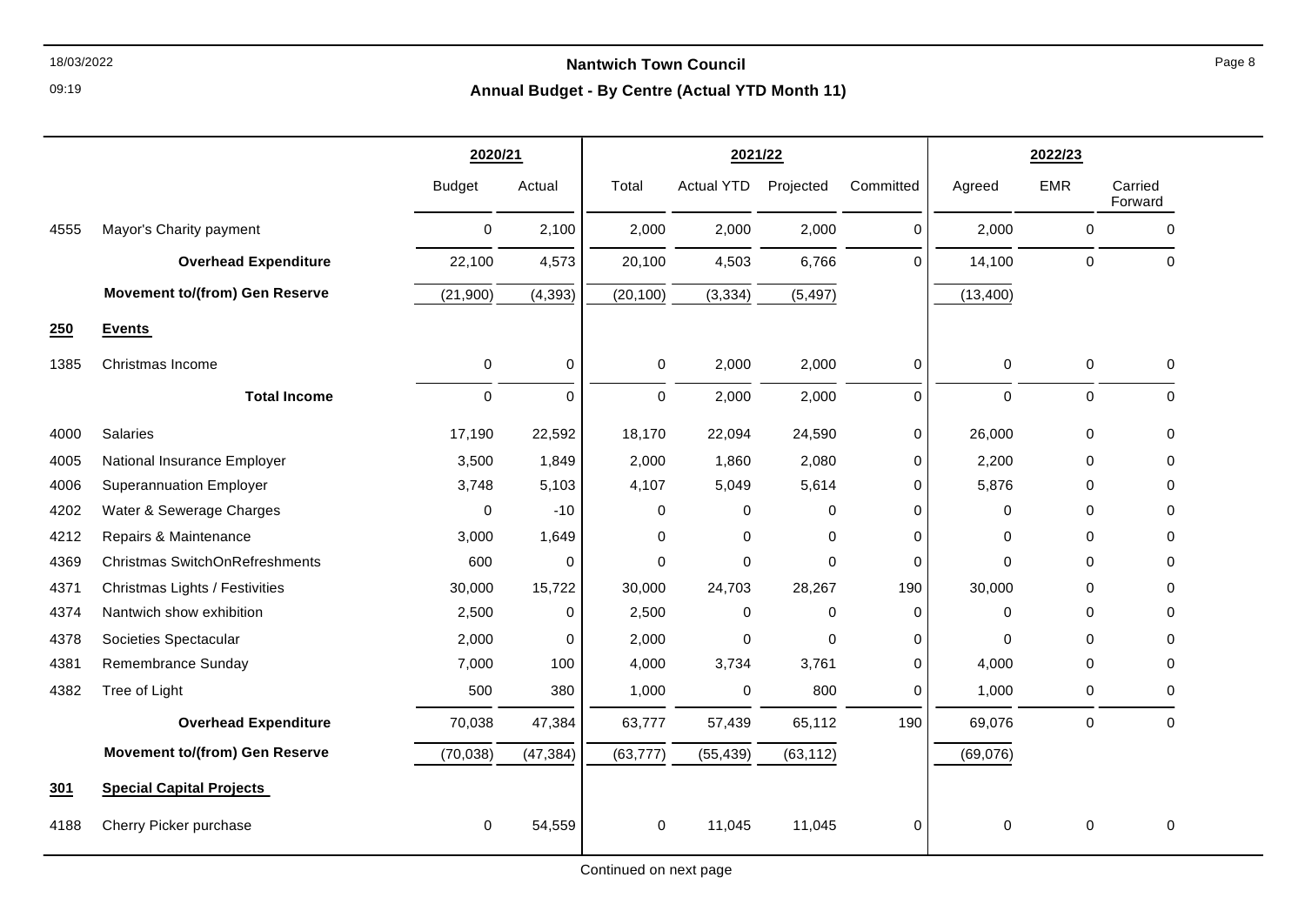09:19

|      |                                       | 2020/21       |             |             | 2021/22           |             |             |             | 2022/23     |                    |
|------|---------------------------------------|---------------|-------------|-------------|-------------------|-------------|-------------|-------------|-------------|--------------------|
|      |                                       | <b>Budget</b> | Actual      | Total       | <b>Actual YTD</b> | Projected   | Committed   | Agreed      | <b>EMR</b>  | Carried<br>Forward |
|      | <b>Overhead Expenditure</b>           | $\mathbf 0$   | 54,559      | $\mathbf 0$ | 11,045            | 11,045      | $\Omega$    | $\mathbf 0$ | $\Omega$    | $\Omega$           |
| 7000 | plus Transfer from EMR                | 0             | 54,559      | $\mathbf 0$ | 11,045            | $\mathbf 0$ | $\Omega$    | $\Omega$    | $\Omega$    | $\Omega$           |
|      | <b>Movement to/(from) Gen Reserve</b> | $\mathbf 0$   | $\mathbf 0$ | $\mathbf 0$ | 0                 | (11, 045)   |             | 0           |             |                    |
| 500  | <b>Council Income</b>                 |               |             |             |                   |             |             |             |             |                    |
| 1800 | Miscellaneous Income                  | 0             | 805         | $\mathbf 0$ | 21                | 21          | 0           | 0           | $\mathbf 0$ | $\Omega$           |
| 1870 | Bank Interest - RBS Revenue           | 100           | 115         | $\Omega$    | 88                | 88          | $\mathbf 0$ | 100         | $\mathbf 0$ | $\Omega$           |
| 1873 | Public Sector Dep Fund Interes        | 4,000         | 1,092       | 2,000       | 140               | 220         | $\Omega$    | 1,000       | $\Omega$    | $\Omega$           |
| 1874 | Local Auth Prop Fund Interest         | 4,000         | 5,068       | 4,500       | 4,470             | 4,500       | 0           | 4,500       | $\mathbf 0$ | 0                  |
| 1875 | <b>Time Deposit Interest</b>          | 2,500         | 1,233       | 2,500       | 1,009             | 1,009       | $\Omega$    | 1,000       | $\Omega$    | $\Omega$           |
| 1892 | Loan repayment Church House           | $\Omega$      | 3,669       | $\mathbf 0$ | 3,669             | 3,669       | $\Omega$    | $\mathbf 0$ | 0           | $\Omega$           |
| 1893 | Loan repay Players Alterations        | 0             | 4,660       | $\mathbf 0$ | 2,330             | 2,330       | 0           | $\Omega$    | $\Omega$    | $\Omega$           |
| 1900 | Precept                               | 673,005       | 673,005     | 932,373     | 932,373           | 932,373     | 0           | 816,067     | 0           | $\Omega$           |
|      | <b>Total Income</b>                   | 683,605       | 689,647     | 941,373     | 944,099           | 944,210     | $\mathbf 0$ | 822,667     | $\pmb{0}$   | $\mathbf 0$        |
|      | <b>Movement to/(from) Gen Reserve</b> | 683,605       | 689,647     | 941,373     | 944,099           | 944,210     |             | 822,667     |             |                    |
| 601  | <b>Civic Hall</b>                     |               |             |             |                   |             |             |             |             |                    |
| 1223 | Scrap Metal Income                    | $\Omega$      | 382         | $\mathbf 0$ | 367               | 367         | $\mathbf 0$ | $\mathbf 0$ | $\mathbf 0$ | $\Omega$           |
| 1228 | Limehouse Lizzy                       | 0             | $\mathbf 0$ | $\mathbf 0$ | 2,996             | 4,200       | $\mathbf 0$ | 4,000       | $\mathbf 0$ | $\Omega$           |
| 1229 | Eagles                                | $\Omega$      | $\mathbf 0$ | $\mathbf 0$ | 100               | 100         | 0           | 3,900       | $\Omega$    | $\Omega$           |
| 1233 | Fleetingwood Mac                      | $\Omega$      | 0           | $\mathbf 0$ | 687               | 762         | $\mathbf 0$ | 3,500       | $\mathbf 0$ | $\Omega$           |
| 1236 | The Ultimate Stone Roses              | $\Omega$      | $\mathbf 0$ | $\mathbf 0$ | 110               | 100         | $\Omega$    | $\mathbf 0$ | $\Omega$    | $\Omega$           |
| 1240 | <b>ACDC</b>                           | $\Omega$      | $\mathbf 0$ | $\mathbf 0$ | 138               | 138         | 0           | 2,400       | $\Omega$    | $\Omega$           |
| 1242 | U <sub>2</sub>                        | $\Omega$      | 0           | $\Omega$    | 32                | 32          | $\Omega$    | 3,000       | 0           | $\Omega$           |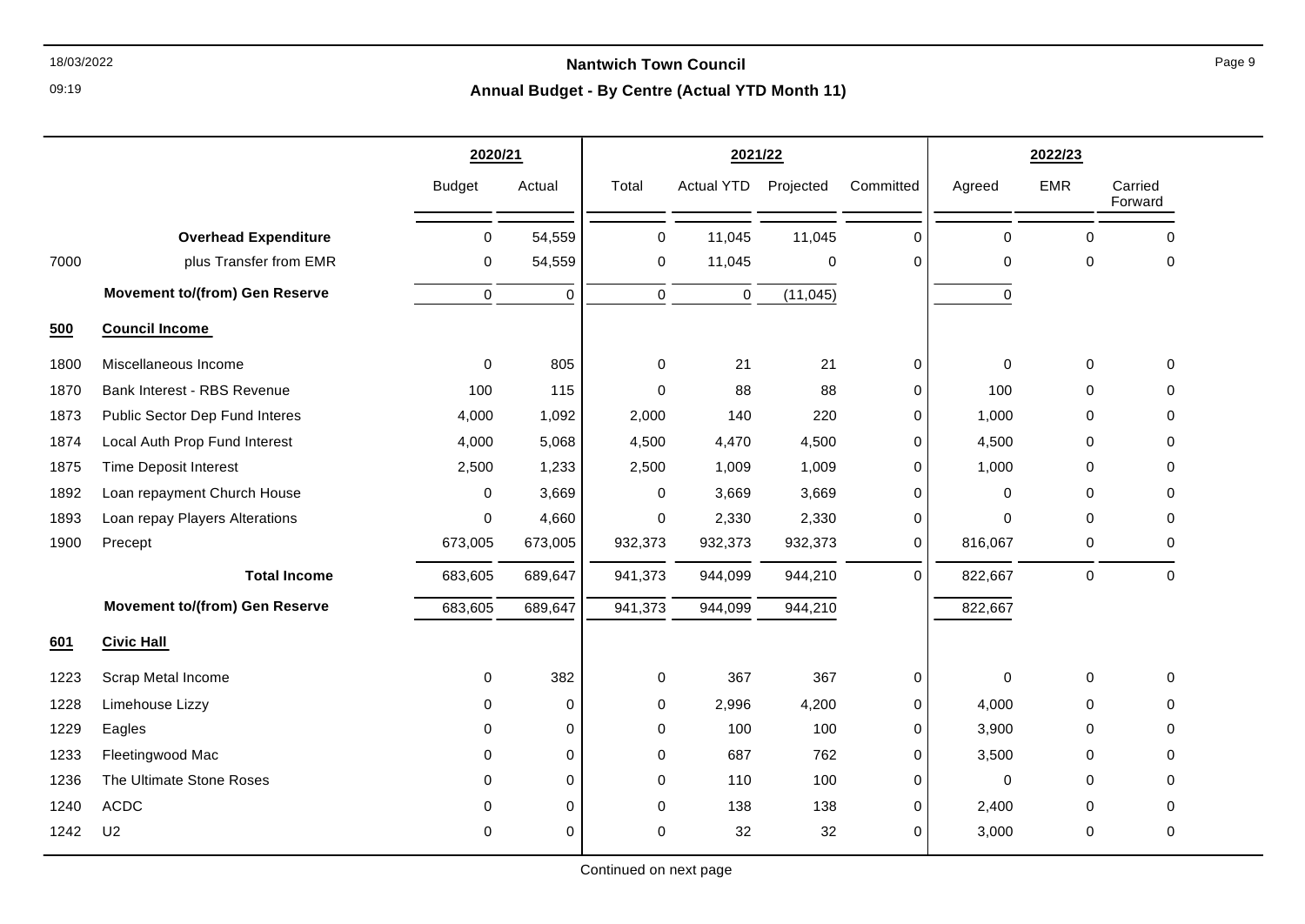09:19

|      |                                    | 2020/21       |                | 2021/22     |                   |           |             |             | 2022/23     |                    |
|------|------------------------------------|---------------|----------------|-------------|-------------------|-----------|-------------|-------------|-------------|--------------------|
|      |                                    | <b>Budget</b> | Actual         | Total       | <b>Actual YTD</b> | Projected | Committed   | Agreed      | <b>EMR</b>  | Carried<br>Forward |
| 1262 | Sound of the Sixties               | $\mathbf 0$   | $\mathbf 0$    | 0           | 2,200             | 2,200     | 0           | 2,000       | $\mathbf 0$ | $\Omega$           |
| 1268 | Stereotonics                       | $\Omega$      | $\mathbf 0$    | 0           | 748               | 748       | 0           | 0           | $\mathbf 0$ | $\Omega$           |
| 1269 | <b>Guns &amp; Roses Experience</b> | 0             | 0              | $\pmb{0}$   | 2,213             | 2,213     | 0           | 2,900       | 0           | 0                  |
| 1270 | Oasish                             | $\Omega$      | 0              | $\mathbf 0$ | 3,093             | 3,093     | 0           | $\mathbf 0$ | $\mathbf 0$ | $\Omega$           |
| 1271 | Flash (Queen tribute)              | $\Omega$      | $\mathbf 0$    | $\mathbf 0$ | 694               | 694       | $\mathbf 0$ | 3,100       | $\mathbf 0$ | $\Omega$           |
| 1350 | Refund                             | 0             | 0              | 0           | 74                | 74        | 0           | 0           | 0           | 0                  |
| 1600 | <b>Washroom Services</b>           | $\mathbf 0$   | $\mathbf 0$    | 0           | 54                | 61        | 0           | 300         | 0           | $\Omega$           |
| 1601 | Civic Hall Main hall hire          | 95,000        | 26,111         | 40,000      | 88,760            | 105,613   | $\mathbf 0$ | 100,000     | 0           | 0                  |
| 1602 | Civic Hall Peggy Killick Hire      | 4,000         | $-250$         | 1,000       | 2,469             | 3,000     | $\mathbf 0$ | 5,000       | 0           | 0                  |
| 1603 | Catering                           | 12,000        | 621            | 3,000       | 6,239             | 7,028     | 0           | 12,000      | 0           | $\Omega$           |
| 1604 | Comedy Club ticket sales           | 8,000         | 0              | 4,000       | 0                 | $\pmb{0}$ | 0           | 0           | $\mathbf 0$ | $\Omega$           |
| 1606 | Corkage                            | 1,000         | $\mathbf 0$    | $\pmb{0}$   | 0                 | 0         | $\mathbf 0$ | 1,000       | 0           | $\Omega$           |
| 1607 | Licensed drinks                    | 160,000       | 499            | 50,000      | 88,150            | 92,299    | $\mathbf 0$ | 175,000     | $\mathbf 0$ | $\Omega$           |
| 1608 | Door Security                      | 6,000         | 0              | 2,500       | 2,768             | 2,892     | $\mathbf 0$ | 5,500       | 0           | $\Omega$           |
| 1610 | Little Mix Tribute band            | 0             | 0              | 0           | 108               | 120       | 0           | 2,350       | 0           | 0                  |
| 1617 | UK Bjorn                           | $\mathbf 0$   | 0              | 0           | 11,846            | 11,983    | 0           | 4,000       | 0           | $\Omega$           |
| 1621 | New Year's Eve ticket sales (C     | 2,000         | $\mathbf 0$    | $\mathbf 0$ | 0                 | 0         | $\mathbf 0$ | 0           | $\mathbf 0$ | 0                  |
| 1622 | <b>Bee Gees</b>                    | 0             | $\mathbf 0$    | 0           | 188               | 188       | $\mathbf 0$ | 2,275       | 0           | 0                  |
| 1635 | The UK Rock Show                   | 0             | 0              | 0           | 1,718             | 1,718     | 0           | 2,400       | 0           | 0                  |
| 1647 | Santa's Show                       | 1,500         | 0              | 1,000       | 3,443             | 3,443     | 0           | 4,000       | $\mathbf 0$ | $\Omega$           |
| 1650 | Over banking                       | 0             | $\overline{c}$ | 0           | 366               | 370       | 0           | 0           | 0           | 0                  |
| 1651 | Under banking                      | 0             | $-18$          | $\mathbf 0$ | $-444$            | $-502$    | $\mathbf 0$ | 0           | $\mathbf 0$ | $\Omega$           |
| 1652 | Admin fee                          | 500           | 0              | 0           | 3,037             | 3,079     | 0           | 2,500       | 0           | 0                  |
| 1657 | Meet the Beetles                   | $\pmb{0}$     | 0              | 0           | 1,262             | 1,400     | $\mathbf 0$ | 0           | $\mathbf 0$ | $\mathbf 0$        |
|      |                                    |               |                |             |                   |           |             |             |             |                    |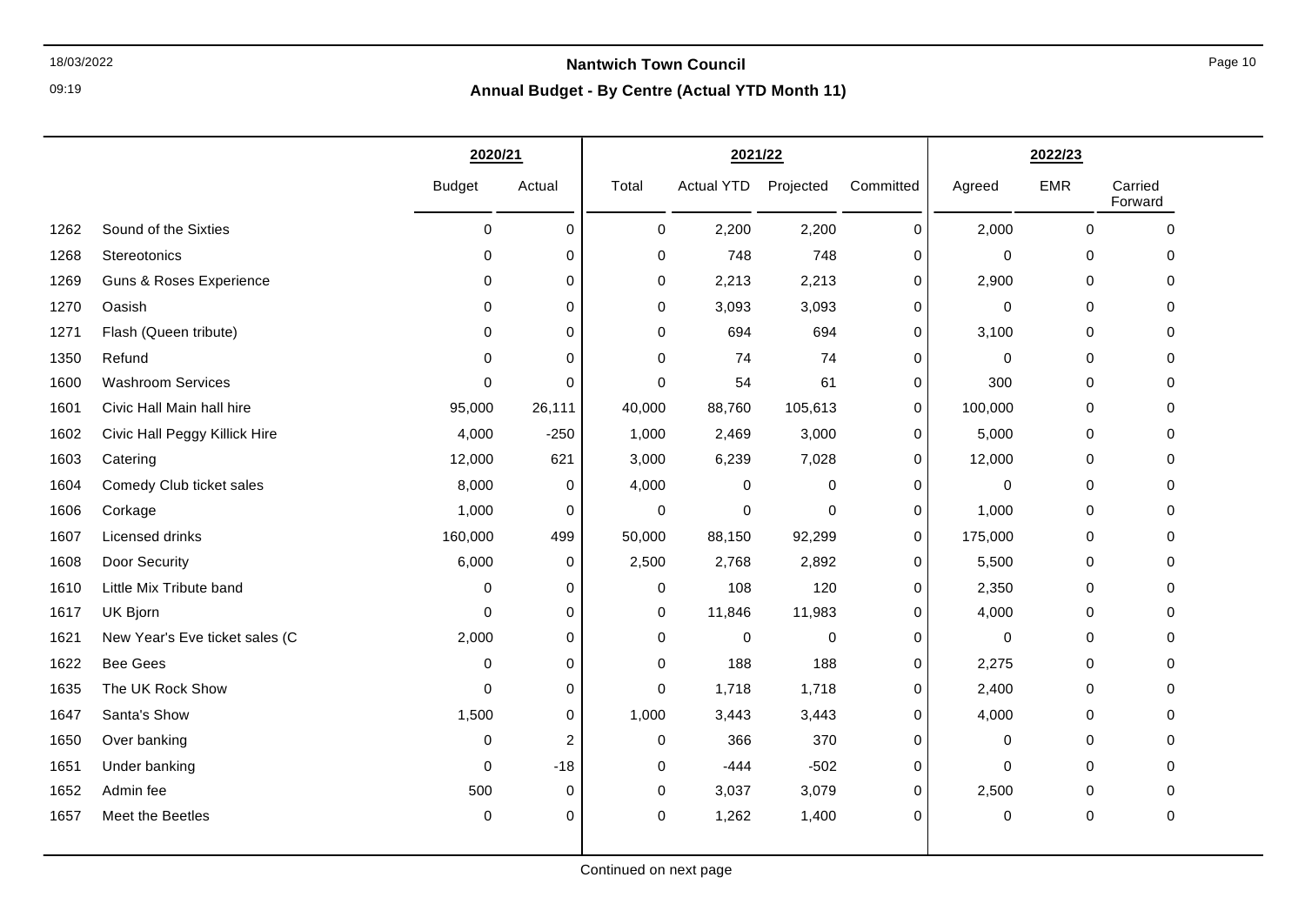09:19

| Postage Income<br>1660<br><b>Coldplay Tribute</b><br>1668<br>1679<br>Electromantics<br>Bon Jovi<br>1847<br>Dressed to Kill (Kiss tribute)<br>1871 | <b>Budget</b> | Actual   |             | 2021/22           |           |             | 2022/23  |             |                    |
|---------------------------------------------------------------------------------------------------------------------------------------------------|---------------|----------|-------------|-------------------|-----------|-------------|----------|-------------|--------------------|
|                                                                                                                                                   |               |          | Total       | <b>Actual YTD</b> | Projected | Committed   | Agreed   | EMR         | Carried<br>Forward |
|                                                                                                                                                   | 50            | $\Omega$ | $\mathbf 0$ | 29                | 29        | $\mathbf 0$ | 50       | $\Omega$    | $\mathbf 0$        |
|                                                                                                                                                   | 0             | $-1,776$ | 0           | 500               | 538       | 0           | 2,750    | 0           | 0                  |
|                                                                                                                                                   | 0             | 0        | 0           | 5,780             | 5,780     | 0           | 5,000    | 0           | 0                  |
|                                                                                                                                                   | $\Omega$      | 0        | 0           | 1,790             | 1,790     | 0           | 3,000    | $\mathbf 0$ | 0                  |
|                                                                                                                                                   | $\Omega$      | 0        | 0           | 938               | 938       | 0           | 0        | 0           | 0                  |
| <b>Total Income</b>                                                                                                                               | 290,050       | 25,572   | 101,500     | 232,450           | 256,488   | $\mathbf 0$ | 351,925  | $\pmb{0}$   | $\mathbf 0$        |
| Salaries<br>4000                                                                                                                                  | 124,079       | 154,122  | 139,680     | 145,049           | 161,951   | 0           | 175,000  | 0           | 0                  |
| National Insurance Employer<br>4005                                                                                                               | 20,000        | 13,656   | 15,000      | 11,751            | 13,138    | 0           | 13,400   | 0           | 0                  |
| <b>Superannuation Employer</b><br>4006                                                                                                            | 27,049        | 32,842   | 29,307      | 30,269            | 33,593    | 0           | 34,000   | 0           | 0                  |
| Staff Travel / Subsistence<br>4047                                                                                                                | 0             | $\Omega$ | 0           | 511               | $\pmb{0}$ | 0           | $\Omega$ | $\mathbf 0$ | 0                  |
| Performance Music Licence<br>4056                                                                                                                 | 3,000         | 3,267    | 3,000       | 168               | 168       | 420         | 3,300    | 0           | 0                  |
| <b>Cash Collection</b><br>4057                                                                                                                    | $\mathbf 0$   | 0        | $\mathbf 0$ | 444               | 499       | 0           | 900      | $\pmb{0}$   | 0                  |
| <b>Premises Licence</b><br>4060                                                                                                                   | 400           | 418      | 400         | 450               | 450       | 0           | 450      | $\mathbf 0$ | 0                  |
| 4061<br><b>TV License</b>                                                                                                                         | 200           | 160      | 200         | $\mathbf 0$       | 160       | $\Omega$    | 160      | 0           | 0                  |
| <b>SCOOT</b><br>4105                                                                                                                              | 165           | 110      | 110         | 55                | 55        | 0           | 110      | 0           | 0                  |
| 4200<br>Rates                                                                                                                                     | 15,000        | 14,471   | 15,000      | 14,471            | 14,471    | $\mathbf 0$ | 14,600   | $\mathbf 0$ | 0                  |
| Electricity<br>4201                                                                                                                               | 19,000        | 11,477   | 15,000      | 18,483            | 18,483    | 0           | 15,000   | 0           | 0                  |
| Water & Sewerage Charges<br>4202                                                                                                                  | 3,000         | 3,132    | 4,000       | 420               | 1,800     | 0           | 3,200    | 0           | 0                  |
| <b>Refuse Collection</b><br>4203                                                                                                                  | 4,000         | 3,565    | 5,000       | 2,617             | 2,841     | 0           | 4,500    | 0           | 0                  |
| 4205<br>Gas                                                                                                                                       | 2,500         | 2,718    | 2,000       | 2,074             | 2,400     | 0           | 2,500    | 0           | 0                  |
| 4206<br>Chubb security main cont                                                                                                                  | 3,500         | 5,285    | 5,000       | 5,791             | 6,200     | 0           | 5,000    | 0           | 0                  |
| Pest Control<br>4207                                                                                                                              | 500           | 285      | 500         | 300               | 300       | $\mathbf 0$ | 300      | $\mathbf 0$ | 0                  |
| <b>Cleaning Materials</b><br>4208                                                                                                                 | 5,000         | 3,764    | 5,000       | 4,094             | 5,199     | 65          | 4,500    | 0           | 0                  |
| <b>Window Cleaning</b><br>4209                                                                                                                    | 500           | 0        | 500         | 350               | 350       | $\mathbf 0$ | 500      | 0           | 0                  |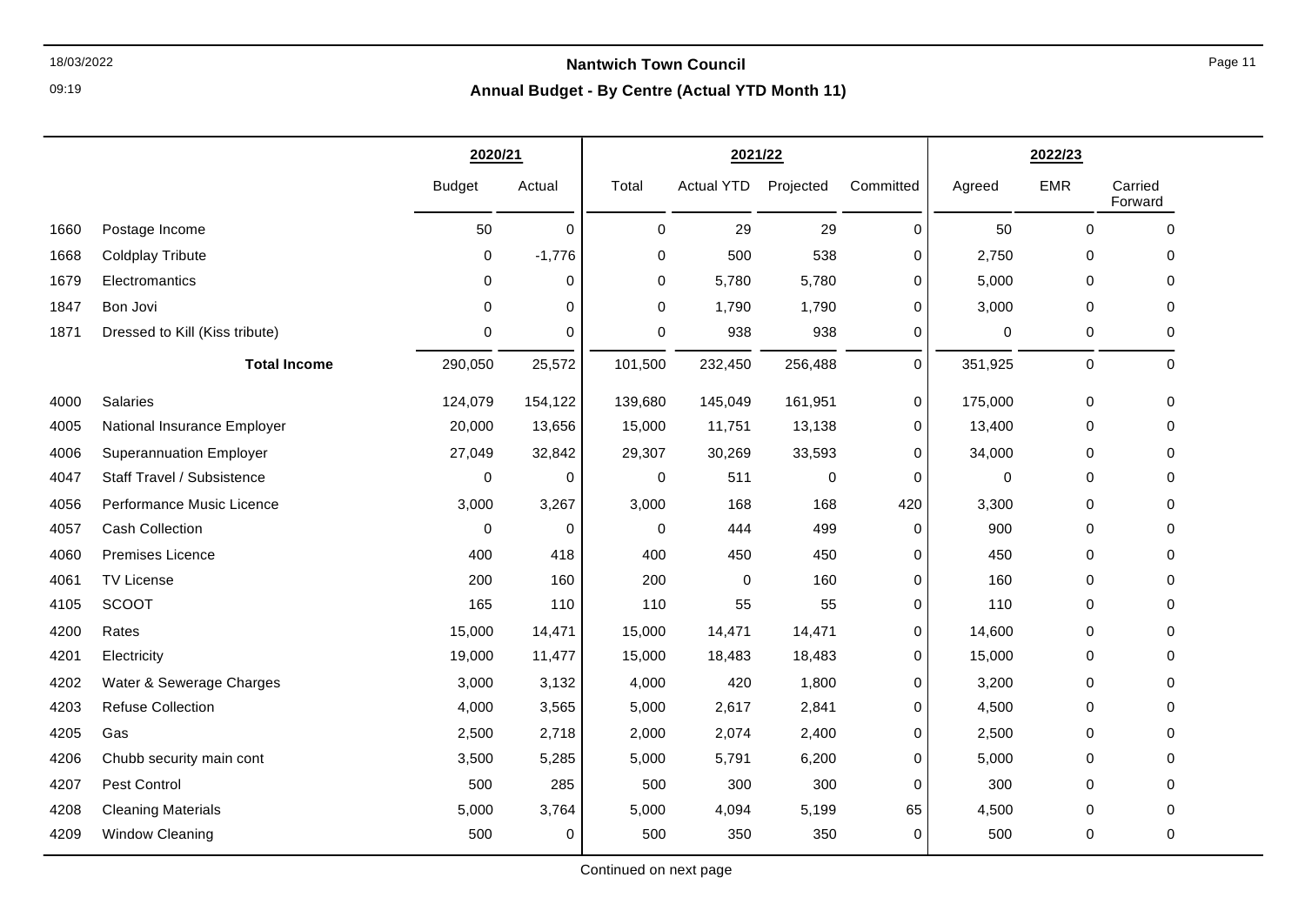09:19

|      |                                 |               | 2020/21     |             | 2021/22           |             |             | 2022/23     |             |                    |
|------|---------------------------------|---------------|-------------|-------------|-------------------|-------------|-------------|-------------|-------------|--------------------|
|      |                                 | <b>Budget</b> | Actual      | Total       | <b>Actual YTD</b> | Projected   | Committed   | Agreed      | <b>EMR</b>  | Carried<br>Forward |
| 4210 | <b>Cleaning Services</b>        | 500           | 0           | $\mathbf 0$ | $\mathbf 0$       | $\mathbf 0$ | 0           | $\Omega$    | $\Omega$    | $\mathbf 0$        |
| 4212 | Repairs & Maintenance           | 8,000         | 13,615      | 8,000       | 9,421             | 10,078      | $\Omega$    | 18,500      | 0           | $\Omega$           |
| 4214 | Fixtures & Fittings - Maint Pl  | 0             | 0           | 35,000      | 40,200            | 40,200      | 0           | 25,500      | $\mathbf 0$ | $\Omega$           |
| 4217 | Kitchen Equipment               | $\mathbf 0$   | 0           | 0           | 141               | $\mathbf 0$ | 0           | $\mathbf 0$ | $\mathbf 0$ | 0                  |
| 4220 | <b>General Equipment</b>        | 2,000         | 1,262       | 2,000       | 1,840             | 2,404       | 0           | 2,000       | $\mathbf 0$ | 0                  |
| 4226 | Clothing                        | 2,000         | 0           | 2,000       | 2,634             | 2,634       | 0           | 2,000       | $\mathbf 0$ | $\Omega$           |
| 4228 | Tea dance in Civic Hall         | 2,500         | 0           | 1,400       | 0                 | $\mathbf 0$ | 0           | 2,500       | $\mathbf 0$ | 0                  |
| 4265 | Limehouse Lizzy Expenditure     | 3,000         | 0           | 0           | 0                 | $\mathbf 0$ | 0           | 0           | $\mathbf 0$ | 0                  |
| 6101 | Purchase of drink               | 75,000        | 5,029       | 20,000      | 35,165            | 40,000      | 0           | 70,000      | $\mathbf 0$ | $\Omega$           |
| 6103 | Catering                        | 9,500         | 1,695       | 5,000       | 4,099             | 4,800       | 104         | 9,000       | $\mathbf 0$ | 0                  |
| 6104 | Equipment service /maintenance  | 10,500        | 15,092      | 13,500      | 9,829             | 13,848      | $-34$       | 13,500      | $\mathbf 0$ | $\Omega$           |
| 6105 | Gas cylinders                   | 1,200         | 416         | 1,200       | 665               | 800         | 8           | 1,200       | 0           | 0                  |
| 6108 | Door Security Costs             | 10,000        | 0           | 5,000       | 4,188             | 4,917       | 97          | 10,000      | $\mathbf 0$ | 0                  |
| 6113 | Equip purchase Light/sound      | 2,500         | 0           | 2,500       | 2,735             | 3,119       | 0           | 0           | 0           | 0                  |
| 6115 | Refund of booking fee           | $\pmb{0}$     | 623         | $\pmb{0}$   | 50                | 50          | $\mathbf 0$ | 0           | $\mathbf 0$ | 0                  |
| 6117 | Annual Mech Rigging Inspection  | 3,500         | $\mathbf 0$ | 350         | 600               | 600         | $\mathbf 0$ | 350         | $\mathbf 0$ | 0                  |
| 6119 | Refund                          | 0             | 238         | 0           | 319               | 319         | 0           | 0           | 0           | 0                  |
| 6180 | Water monitoring service        | $\mathbf 0$   | 92          | 0           | 181               | 181         | 0           | 200         | $\mathbf 0$ | 0                  |
| 6303 | <b>Civic Hall Shows</b>         | 20,000        | $-389$      | 40,000      | 22,328            | 26,213      | 100         | 40,000      | $\mathbf 0$ | $\mathbf 0$        |
|      | <b>Overhead Expenditure</b>     | 378,093       | 286,945     | 375,647     | 371,693           | 412,221     | 759         | 472,170     | $\mathbf 0$ | 0                  |
|      | 601 Net Income over Expenditure | $-88,043$     | $-261,373$  | $-274,147$  | $-139,244$        | $-155,733$  | $-759$      | $-120,245$  | 0           | 0                  |
| 7000 | plus Transfer from EMR          | $\mathbf 0$   | 8,241       | $\mathbf 0$ | 9,240             | 0           | $\mathbf 0$ | 0           | $\mathbf 0$ | $\mathbf 0$        |
| 7001 | less Transfer to EMR            | 0             | 7,500       | 0           | 0                 | $\pmb{0}$   | 0           | 0           | $\mathbf 0$ | 0                  |
|      |                                 |               |             |             |                   |             |             |             |             |                    |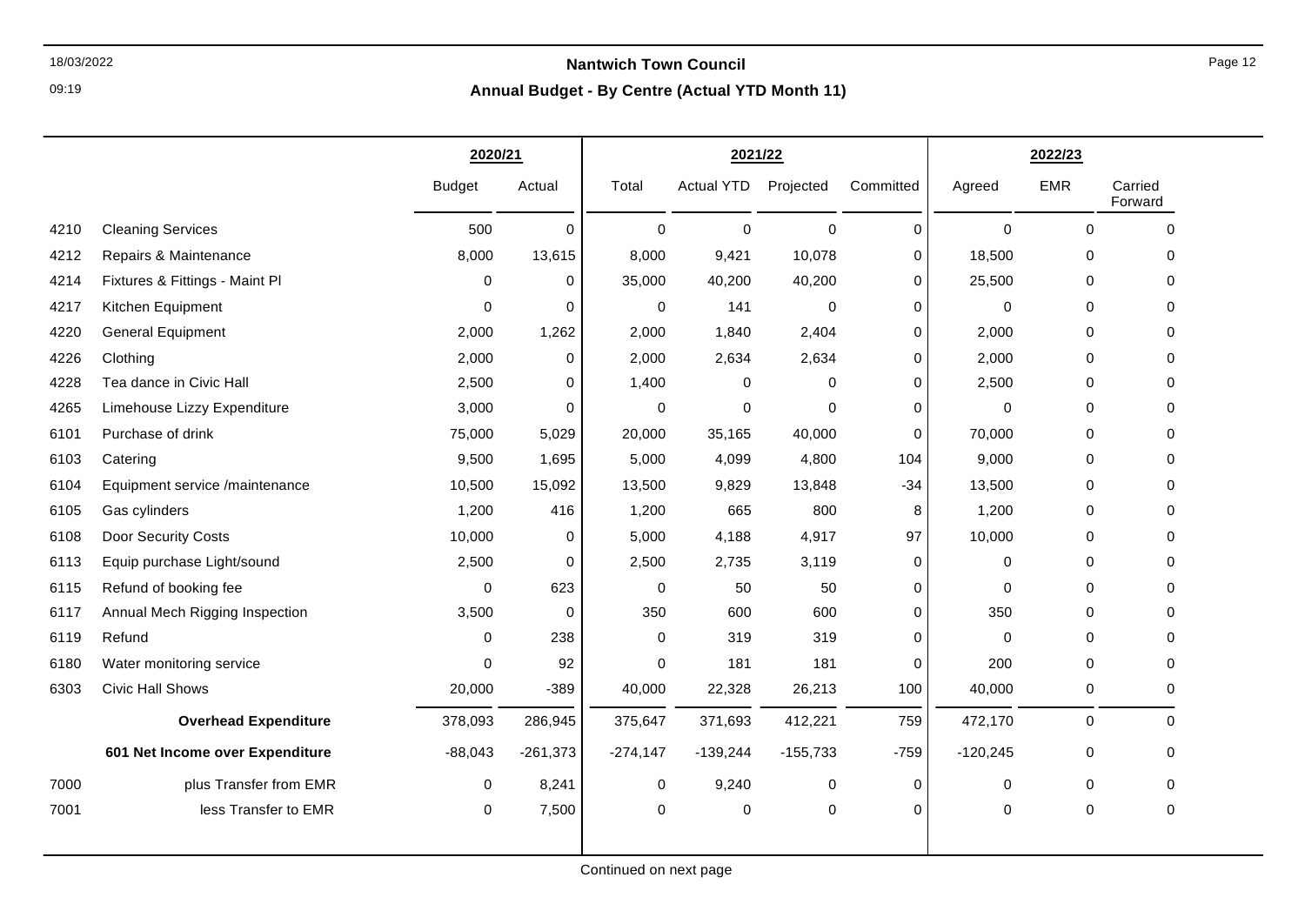09:19

|      |                                       | 2020/21       |             | 2021/22     |                   |             | 2022/23     |             |             |                    |
|------|---------------------------------------|---------------|-------------|-------------|-------------------|-------------|-------------|-------------|-------------|--------------------|
|      |                                       | <b>Budget</b> | Actual      | Total       | <b>Actual YTD</b> | Projected   | Committed   | Agreed      | <b>EMR</b>  | Carried<br>Forward |
|      | <b>Movement to/(from) Gen Reserve</b> | (88, 043)     | (260, 632)  | (274, 147)  | (130,004)         | (155, 733)  |             | (120, 245)  |             |                    |
| 602  | <b>Market</b>                         |               |             |             |                   |             |             |             |             |                    |
| 1385 | Christmas Income                      | 0             | $-10$       | 0           | 0                 | 0           | 0           | 0           | 0           | $\mathbf 0$        |
| 1390 | <b>Town Centre Income</b>             | $\Omega$      | $-240$      | $\Omega$    | $\Omega$          | $\Omega$    | 0           | $\Omega$    | $\Omega$    | $\Omega$           |
| 1611 | Market Indoor Stall Hire              | 110,000       | 43,605      | 110,000     | 86,259            | 90,000      | 0           | 112,200     | 0           | ∩                  |
| 1612 | Market Outdoor Stall hire             | 28,000        | 18,628      | 28,000      | 25,068            | 28,000      | $\pmb{0}$   | 28,560      | 0           | $\mathbf{0}$       |
| 1613 | <b>Farmers Market</b>                 | 12,000        | 5,067       | 10,000      | 16,055            | 16,093      | 0           | 10,000      | 0           | $\Omega$           |
| 1650 | Over banking                          | 0             | 2           | 0           | 4                 | 4           | $\mathbf 0$ | 0           | 0           | 0                  |
| 1651 | Under banking                         | $\mathbf 0$   | $-32$       | 0           | 3                 | 3           | 0           | $\mathbf 0$ | 0           | $\mathbf{0}$       |
| 1670 | Electricity re-charge                 | 5,000         | 2,793       | 5,000       | 1,588             | 1,588       | 0           | 4,000       | $\mathbf 0$ | $\Omega$           |
| 1801 | Nantwich Sq Fees (Commercial)         | $\mathbf 0$   | $-10$       | $\mathbf 0$ | $\mathbf 0$       | $\mathbf 0$ | 0           | 0           | $\mathbf 0$ | $\Omega$           |
| 1802 | Gazebo Hire                           | 500           | $\mathbf 0$ | 0           | 0                 | $\Omega$    | 0           | $\Omega$    | $\Omega$    | 0                  |
| 1803 | Spring market                         | 600           | $-80$       | 600         | $\Omega$          | 0           | $\Omega$    | 1,000       | $\Omega$    | $\Omega$           |
| 1804 | Summer market                         | 800           | $-40$       | 800         | 233               | 233         | 0           | 1,000       | 0           | 0                  |
| 1805 | <b>Autumn Market</b>                  | 600           | 10          | 600         | 0                 | 600         | $\mathbf 0$ | 1,000       | $\mathbf 0$ | $\mathbf 0$        |
| 1806 | <b>Flower Market</b>                  | 900           | 0           | 900         | 0                 | 0           | 0           | 1,000       | 0           | 0                  |
| 1827 | <b>Food Festival Artizan Market</b>   | 1,200         | $-50$       | 1,200       | $\mathbf 0$       | $\Omega$    | 0           | 1,200       | 0           | $\Omega$           |
| 1867 | Xmas market                           | $\mathbf 0$   | $-50$       | 1,600       | 0                 | 1,600       | $\pmb{0}$   | 1,600       | $\pmb{0}$   | $\mathbf 0$        |
|      | <b>Total Income</b>                   | 159,600       | 69,592      | 158,700     | 129,209           | 138,121     | $\mathbf 0$ | 161,560     | $\mathbf 0$ | $\mathbf 0$        |
| 4000 | Salaries                              | 68,985        | 89,728      | 72,670      | 80,459            | 89,081      | 0           | 92,000      | 0           | $\mathbf{0}$       |
| 4005 | National Insurance Employer           | 10,000        | 8,326       | 9,000       | 6,877             | 7,654       | 0           | 8,200       | 0           | $\mathbf{0}$       |
| 4006 | <b>Superannuation Employer</b>        | 15,040        | 19,875      | 16,425      | 17,812            | 19,762      | 0           | 21,000      | 0           | 0                  |
| 4047 | Staff Travel / Subsistence            | $\mathbf 0$   | 0           | 0           | 19                | 19          | $\mathbf 0$ | 0           | 0           | $\mathbf 0$        |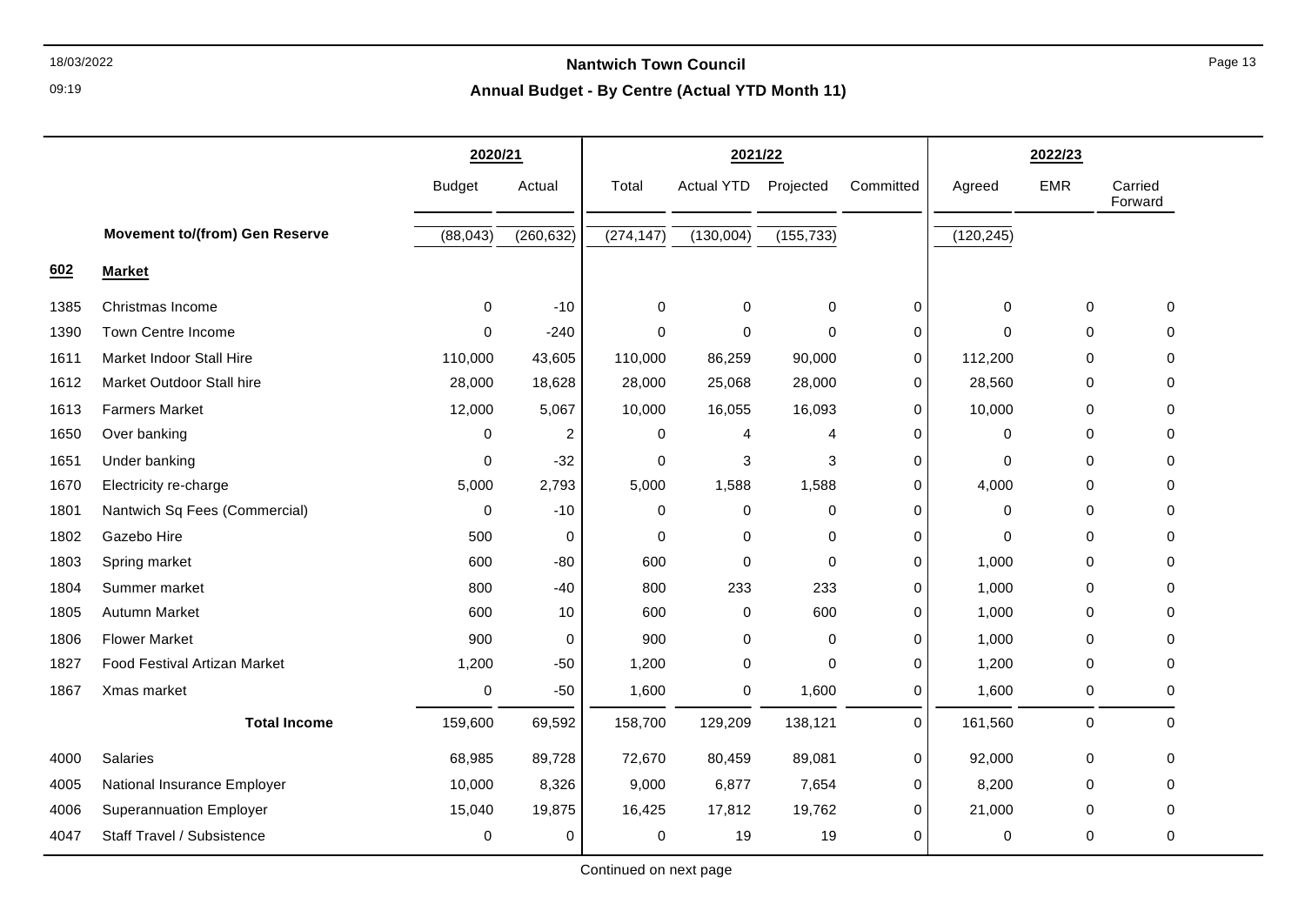09:19

|      |                                 | 2020/21       |             |         | 2021/22           |             |           | 2022/23     |             |                    |
|------|---------------------------------|---------------|-------------|---------|-------------------|-------------|-----------|-------------|-------------|--------------------|
|      |                                 | <b>Budget</b> | Actual      | Total   | <b>Actual YTD</b> | Projected   | Committed | Agreed      | <b>EMR</b>  | Carried<br>Forward |
| 4056 | Performance Music Licence       | 1,000         | $\mathbf 0$ | 1,000   | 775               | 775         | 0         | $\mathbf 0$ | 0           | $\mathbf 0$        |
| 4057 | Cash Collection                 | 700           | 0           | 700     | 289               | 326         | 0         | 700         | 0           | 0                  |
| 4108 | <b>NABMA Subscription</b>       | 380           | 358         | 380     | 369               | 369         | 0         | 369         | 0           | 0                  |
| 4200 | Rates                           | 20,000        | 15,663      | 17,000  | 14,970            | 14,970      | 0         | 15,200      | 0           | $\Omega$           |
| 4201 | Electricity                     | 10,000        | 6,502       | 10,000  | 7,132             | 8,000       | 0         | 7,000       | 0           | $\Omega$           |
| 4202 | Water & Sewerage Charges        | 2,800         | 1,845       | 2,800   | 2,308             | 2,800       | 0         | 2,400       | 0           | 0                  |
| 4203 | <b>Refuse Collection</b>        | 7,000         | 3,782       | 7,000   | 4,261             | 4,800       | 0         | 5,500       | $\mathbf 0$ | 0                  |
| 4205 | Gas                             | 2,500         | 2,294       | 2,500   | 1,755             | 2,000       | 0         | 2,500       | 0           | 0                  |
| 4206 | Chubb security main cont        | 1,500         | 4,129       | 4,000   | 4,500             | 4,801       | 0         | 4,000       | 0           | 0                  |
| 4207 | Pest Control                    | 500           | 190         | 500     | 200               | 200         | 0         | 300         | 0           | 0                  |
| 4208 | <b>Cleaning Materials</b>       | $\Omega$      | 491         | 0       | 794               | $\mathbf 0$ | 0         | $\mathbf 0$ | 0           | $\Omega$           |
| 4209 | <b>Window Cleaning</b>          | 600           | 0           | 600     | 200               | 200         | 0         | 600         | $\mathbf 0$ | 0                  |
| 4212 | Repairs & Maintenance           | 5,500         | 2,646       | 5,500   | 10,001            | 10,001      | 0         | 5,500       | 30,000      | 0                  |
| 4220 | <b>General Equipment</b>        | 500           | 644         | 1,500   | 2,619             | 2,619       | 0         | 1,500       | 0           | 0                  |
| 4226 | Clothing                        | 1,000         | 88          | 1,000   | 560               | 560         | 8         | 1,000       | 0           | 0                  |
| 4266 | Food Festival (do not use)      | $\mathbf 0$   | $\mathbf 0$ | 0       | $\mathbf 0$       | $\mathbf 0$ | 723       | 600         | 0           | $\mathbf 0$        |
| 4410 | Fuel                            | 300           | 78          | 300     | 235               | 309         | 0         | 300         | 0           | 0                  |
| 6104 | Equipment service /maintenance  | 6,000         | 6,977       | 6,000   | 6,299             | 7,235       | 1,852     | 7,000       | 0           | 0                  |
| 6150 | Motor vehicle insurance         | 350           | 331         | 350     | 350               | 350         | 0         | 350         | 0           | 0                  |
| 6180 | Water monitoring service        | $\mathbf 0$   | 58          | 0       | 68                | 68          | 0         | 100         | 0           | 0                  |
|      | <b>Overhead Expenditure</b>     | 154,655       | 164,003     | 159,225 | 162,851           | 176,899     | 2,583     | 176,119     | 30,000      | $\mathbf 0$        |
|      | 602 Net Income over Expenditure | 4,945         | $-94,411$   | $-525$  | $-33,642$         | $-38,778$   | $-2,583$  | $-14,559$   | $-30,000$   | 0                  |
| 7000 | plus Transfer from EMR          | $\mathbf 0$   | 740         | 0       | $\mathbf 0$       | $\mathsf 0$ | 0         | 0           | 0           | 0                  |
|      |                                 |               |             |         |                   |             |           |             |             |                    |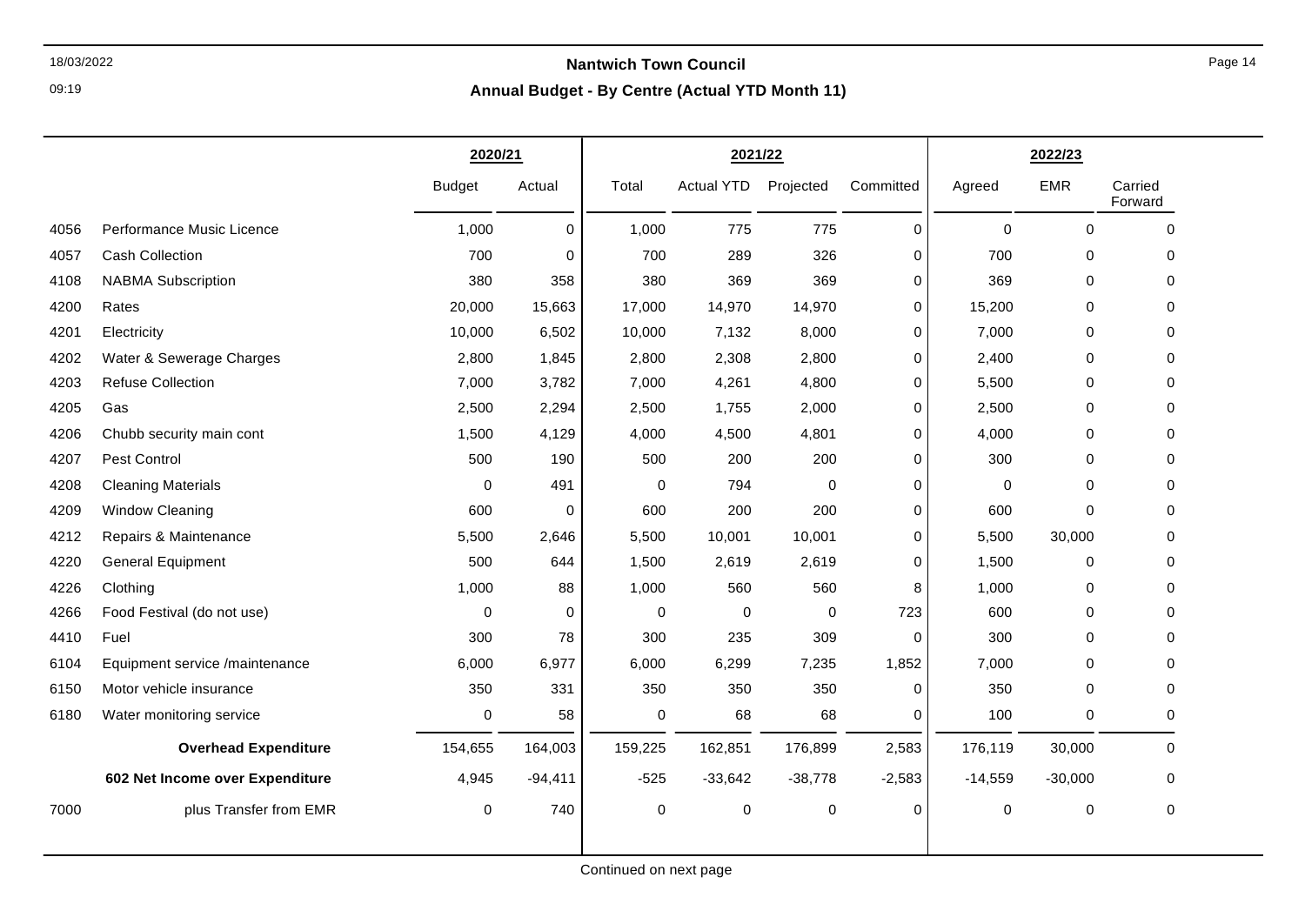09:19

# **Annual Budget - By Centre (Actual YTD Month 11)**

|      |                                       | 2020/21       |             | 2021/22     |                   |             |             |           |             |                    |
|------|---------------------------------------|---------------|-------------|-------------|-------------------|-------------|-------------|-----------|-------------|--------------------|
|      |                                       | <b>Budget</b> | Actual      | Total       | <b>Actual YTD</b> | Projected   | Committed   | Agreed    | <b>EMR</b>  | Carried<br>Forward |
|      | <b>Movement to/(from) Gen Reserve</b> | 4,945         | (93, 671)   | (525)       | (33, 642)         | (38, 778)   |             | (14, 559) |             |                    |
| 603  | <b>Public Toilets</b>                 |               |             |             |                   |             |             |           |             |                    |
| 4000 | <b>Salaries</b>                       | 18,300        | 30,381      | 19,292      | 15,843            | 17,256      | $\mathbf 0$ | 25,000    | $\mathbf 0$ | $\Omega$           |
| 4005 | National Insurance Employer           | 3,000         | 2,898       | 3,700       | 1,822             | 1,977       | 0           | 4,000     | 0           | $\Omega$           |
| 4006 | <b>Superannuation Employer</b>        | 3,990         | 6,825       | 4,360       | 4,375             | 4,695       | $\Omega$    | 6,000     | $\mathbf 0$ | 0                  |
| 4200 | Rates                                 | 2,200         | 198         | 2,200       | $-1,971$          | $-1,971$    | 0           | 0         | $\mathbf 0$ | $\Omega$           |
| 4202 | Water & Sewerage Charges              | 800           | 203         | 800         | 0                 | 42          | $\Omega$    | 500       | $\Omega$    | $\Omega$           |
| 4208 | <b>Cleaning Materials</b>             | 3,000         | 1,997       | $\mathbf 0$ | 1,186             | 1,298       | $\mathbf 0$ | 2,000     | 0           | $\Omega$           |
| 4212 | Repairs & Maintenance                 | 1,000         | 36          | 2,500       | 423               | 423         | $\Omega$    | 2,500     | $\Omega$    | $\Omega$           |
| 4219 | <b>Domestic Cleaning Contract</b>     | $\mathbf 0$   | $\mathbf 0$ | 14,400      | 0                 | $\mathbf 0$ | $\Omega$    | 0         | 0           | 0                  |
| 6104 | Equipment service /maintenance        | 600           | 73          | 600         | 36                | 596         | $\Omega$    | 0         | 0           | $\Omega$           |
| 6180 | Water monitoring service              | 0             | 58          | 0           | 144               | 247         | 296         | 200       | 0           | 0                  |
|      | <b>Overhead Expenditure</b>           | 32,890        | 42,669      | 47,852      | 21,857            | 24,563      | 296         | 40,200    | $\pmb{0}$   | $\mathbf 0$        |
|      | <b>Movement to/(from) Gen Reserve</b> | (32, 890)     | (42, 669)   | (47, 852)   | (21, 857)         | (24, 563)   |             | (40, 200) |             |                    |
| 604  | <b>New Allotments</b>                 |               |             |             |                   |             |             |           |             |                    |
| 1700 | <b>Allotment Rent</b>                 | 16,000        | 12,285      | 8,750       | 10,923            | 10,923      | 0           | 10,395    | 0           | $\mathbf 0$        |
|      | <b>Total Income</b>                   | 16,000        | 12,285      | 8,750       | 10,923            | 10,923      | $\mathbf 0$ | 10,395    | $\pmb{0}$   | $\Omega$           |
| 4000 | Salaries                              | 7,213         | 7,307       | 7,630       | 7,466             | 8,224       | 0           | 9,600     | 0           | $\Omega$           |
| 4005 | National Insurance Employer           | 1,000         | 738         | 1,000       | 703               | 785         | $\Omega$    | 1,500     | $\Omega$    | $\Omega$           |
| 4006 | <b>Superannuation Employer</b>        | 1,575         | 1,646       | 1,725       | 1,554             | 1,726       | $\mathbf 0$ | 2,500     | $\mathbf 0$ | $\Omega$           |
| 4200 | Rates                                 | 1,100         | 1,035       | 1,100       | 1,035             | 1,035       | $\Omega$    | 1,100     | $\mathbf 0$ | $\mathbf{0}$       |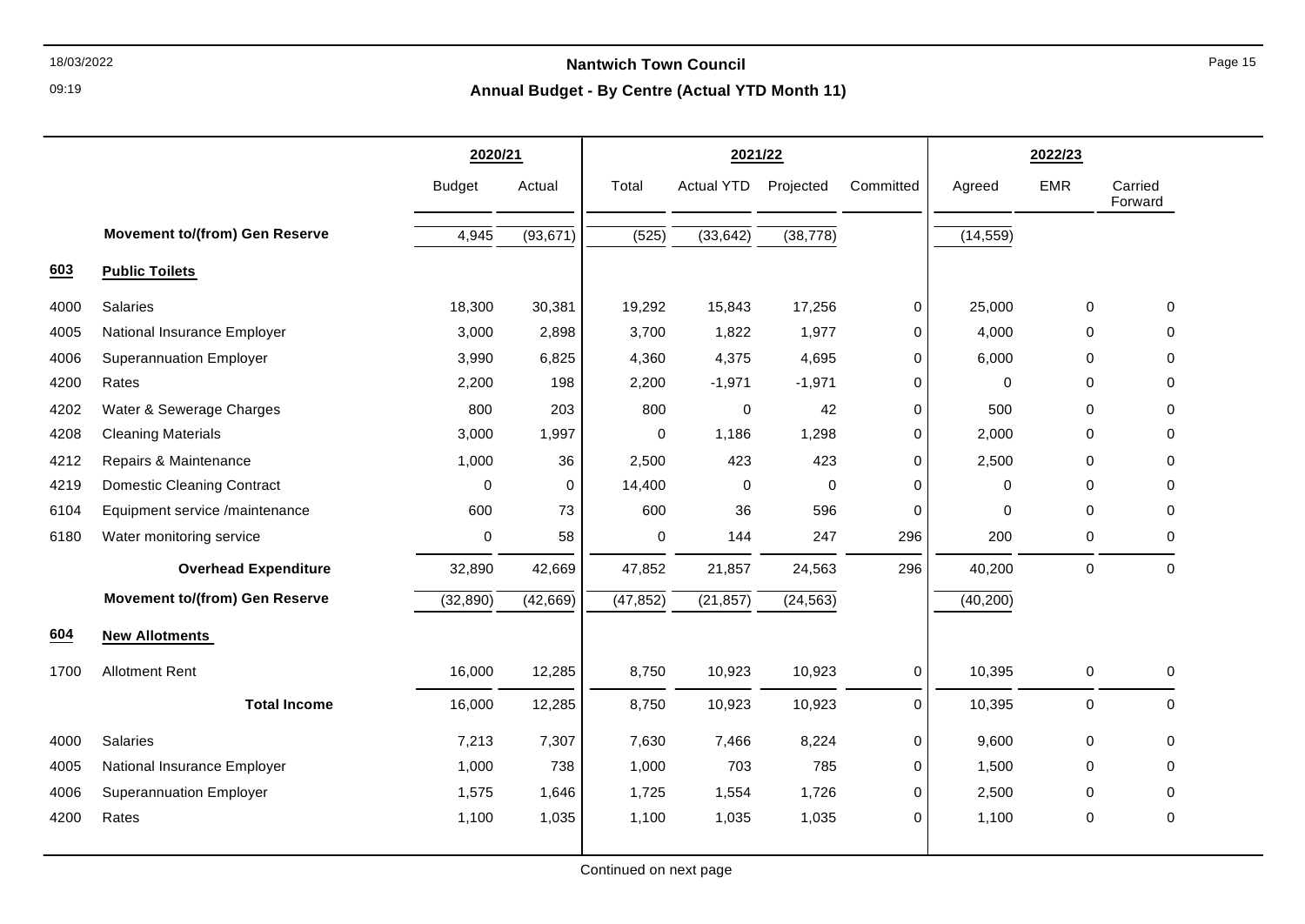09:19

# **Annual Budget - By Centre (Actual YTD Month 11)**

|      |                                       | 2020/21       |           |             | 2021/22           |             |             | 2022/23     |             |                    |
|------|---------------------------------------|---------------|-----------|-------------|-------------------|-------------|-------------|-------------|-------------|--------------------|
|      |                                       | <b>Budget</b> | Actual    | Total       | <b>Actual YTD</b> | Projected   | Committed   | Agreed      | <b>EMR</b>  | Carried<br>Forward |
| 4201 | Electricity                           | 200           | 123       | 200         | 178               | 178         | $\Omega$    | 200         | $\Omega$    | $\mathbf 0$        |
| 4202 | Water & Sewerage Charges              | 2,500         | 1,552     | 1,000       | 1,227             | 1,347       | $\mathbf 0$ | 1,500       | 0           | 0                  |
| 4207 | Pest Control                          | 2,500         | 2,565     | 2,500       | 2,700             | 2,700       | $\mathbf 0$ | 2,800       | $\mathbf 0$ | 0                  |
| 4211 | <b>Ground Maintenance</b>             | $\Omega$      | $\pmb{0}$ | 800         | 430               | 430         | $\Omega$    | $\pmb{0}$   | $\Omega$    | $\Omega$           |
| 4212 | Repairs & Maintenance                 | $\mathbf 0$   | 1,056     | 750         | 487               | 487         | $\Omega$    | 1,000       | $\Omega$    | $\Omega$           |
| 4300 | Allotments Maintenance                | 8,000         | 2,804     | 5,500       | 2,465             | 2,535       | $\Omega$    | 5,500       | $\Omega$    | $\Omega$           |
| 6251 | Allotment refund                      | $\Omega$      | 152       | 0           | 144               | 244         | $\Omega$    | 0           | $\Omega$    | 0                  |
| 6252 | Waste - Allotments                    | 400           | 0         | 0           | 0                 | 0           | $\Omega$    | 0           | 0           | 0                  |
|      | <b>Overhead Expenditure</b>           | 24,488        | 18,980    | 22,205      | 18,389            | 19,691      | $\mathbf 0$ | 25,700      | $\mathbf 0$ | $\Omega$           |
|      | 604 Net Income over Expenditure       | $-8,488$      | $-6,695$  | $-13,455$   | $-7,467$          | $-8,768$    | $\mathbf 0$ | $-15,305$   | $\pmb{0}$   | $\mathbf 0$        |
| 7001 | less Transfer to EMR                  | 0             | 5,000     | $\pmb{0}$   | $\pmb{0}$         | $\pmb{0}$   | $\mathbf 0$ | $\pmb{0}$   | $\mathbf 0$ | 0                  |
|      | <b>Movement to/(from) Gen Reserve</b> | (8, 488)      | (11, 695) | (13, 455)   | (7, 467)          | (8,768)     |             | (15, 305)   |             |                    |
| 605  | Planters, Tubs, etc                   |               |           |             |                   |             |             |             |             |                    |
| 6350 | <b>Plants And Materials</b>           | 16,000        | 8,489     | 16,000      | 12,439            | 12,439      | 0           | 16,000      | $\mathbf 0$ | 0                  |
|      | <b>Overhead Expenditure</b>           | 16,000        | 8,489     | 16,000      | 12,439            | 12,439      | $\Omega$    | 16,000      | $\mathbf 0$ | $\mathbf 0$        |
|      | <b>Movement to/(from) Gen Reserve</b> | (16,000)      | (8, 489)  | (16,000)    | (12, 439)         | (12, 439)   |             | (16,000)    |             |                    |
| 606  | Tourism                               |               |           |             |                   |             |             |             |             |                    |
| 1225 | Commission received                   | 2,700         | 0         | 1,000       | $\mathbf 0$       | $\mathbf 0$ | $\mathbf 0$ | 0           | $\mathbf 0$ | $\Omega$           |
| 1266 | Tree of light baubles                 | $\Omega$      | 760       | $\mathbf 0$ | 1,212             | 1,212       | $\mathbf 0$ | 0           | 0           | $\Omega$           |
| 1646 | Souvenirs                             | $\Omega$      | 13        | $\mathbf 0$ | 146               | 150         | $\mathbf 0$ | $\mathbf 0$ | $\mathbf 0$ | 0                  |
| 1652 | Admin fee                             | 3,000         | 0         | 1,000       | 109               | 109         | $\Omega$    | 1,000       | $\mathbf 0$ | 0                  |

Continued on next page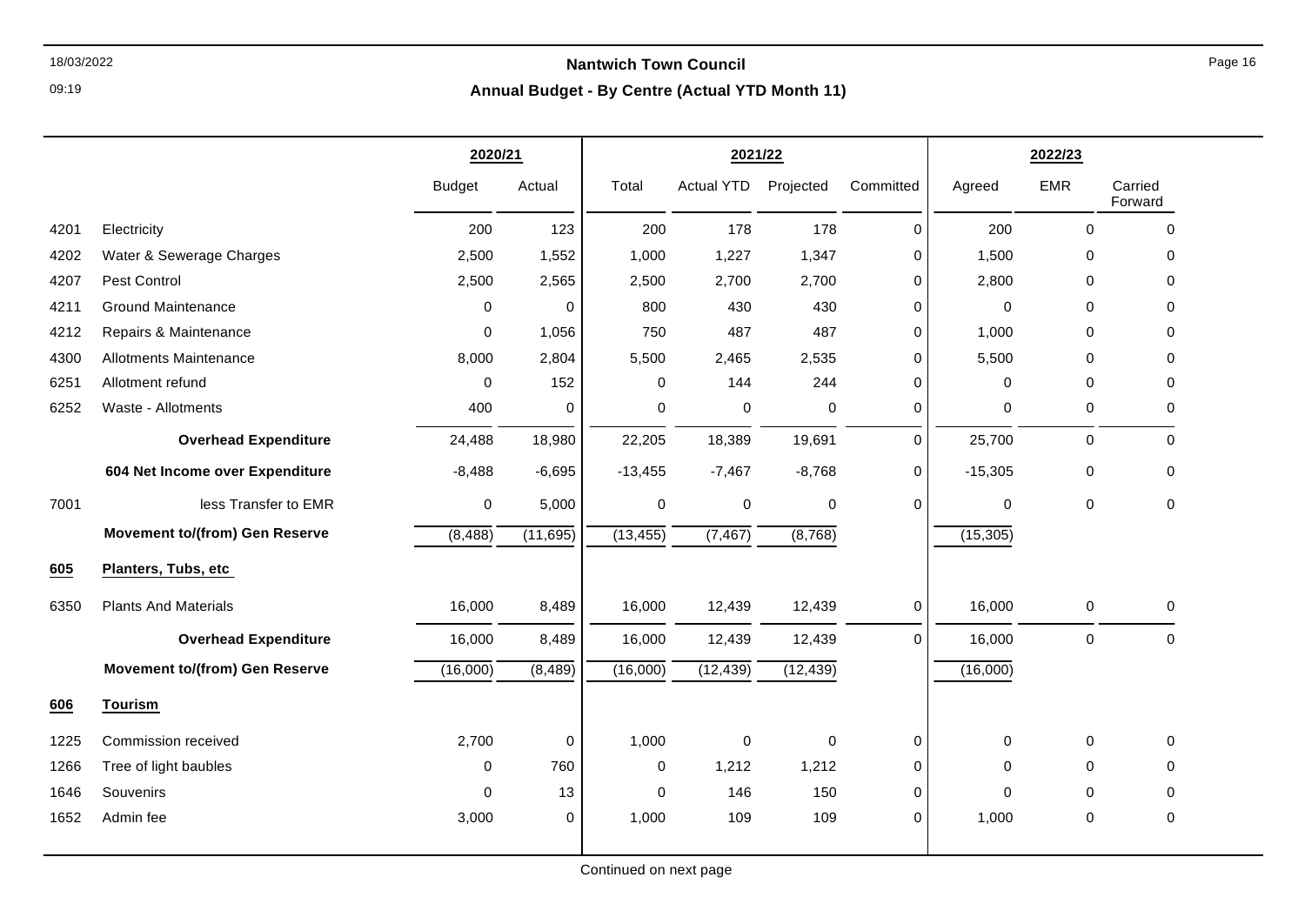09:19

# **Annual Budget - By Centre (Actual YTD Month 11)**

|      |                                       | 2020/21       |             | 2021/22     |                   |                | 2022/23     |             |             |                    |
|------|---------------------------------------|---------------|-------------|-------------|-------------------|----------------|-------------|-------------|-------------|--------------------|
|      |                                       | <b>Budget</b> | Actual      | Total       | <b>Actual YTD</b> | Projected      | Committed   | Agreed      | <b>EMR</b>  | Carried<br>Forward |
| 1660 | Postage Income                        | 50            | 0           | 0           | 4                 | $\overline{4}$ | 0           | $\pmb{0}$   | $\mathbf 0$ | 0                  |
|      | <b>Total Income</b>                   | 5,750         | 773         | 2,000       | 1,471             | 1,475          | 0           | 1,000       | $\mathbf 0$ | $\mathbf 0$        |
| 4000 | Salaries                              | 51,139        | 51,598      | 53,640      | 52,243            | 58,011         | 0           | 55,900      | 0           | 0                  |
| 4005 | National Insurance Employer           | 5,000         | 4,650       | 5,500       | 4,653             | 5,217          | 0           | 4,845       | 0           | 0                  |
| 4006 | <b>Superannuation Employer</b>        | 11,150        | 11,691      | 12,125      | 11,834            | 13,141         | 0           | 12,700      | $\Omega$    | 0                  |
| 4042 | Printing                              | 1,400         | 0           | 0           | $\mathbf 0$       | $\mathbf 0$    | 0           | 0           | $\mathbf 0$ | 0                  |
| 4053 | Worldpay                              | 2,000         | 2,927       | 2,500       | 4,889             | 4,889          | 0           | 3,500       | $\mathbf 0$ | $\mathbf 0$        |
| 4057 | <b>Cash Collection</b>                | 500           | 362         | 500         | 327               | 364            | 0           | 500         | $\mathbf 0$ | 0                  |
| 4066 | <b>Tourism Merchandise</b>            | 150           | $\mathbf 0$ | 150         | 0                 | $\mathbf 0$    | 0           | 0           | $\mathbf 0$ | $\Omega$           |
| 4067 | Coach welcome scheme                  | 200           | 94          | 200         | 5                 | 5              | 0           | 200         | $\mathbf 0$ | $\mathbf 0$        |
| 4201 | Electricity                           | 1,800         | 0           | $\mathbf 0$ | 0                 | $\mathbf 0$    | 0           | $\mathbf 0$ | $\mathbf 0$ | $\mathbf 0$        |
| 4205 | Gas                                   | 500           | 0           | $\mathbf 0$ | 0                 | $\mathbf 0$    | 0           | 0           | $\mathbf 0$ | 0                  |
| 4206 | Chubb security main cont              | 0             | 182         | $\mathbf 0$ | 0                 | $\mathbf 0$    | 0           | $\mathbf 0$ | $\mathbf 0$ | 0                  |
| 4220 | <b>General Equipment</b>              | 1,250         | 0           | 1,000       | 37                | 37             | 0           | 1,000       | $\Omega$    | $\Omega$           |
| 6104 | Equipment service /maintenance        | 1,500         | 0           | $\mathbf 0$ | 0                 | $\mathbf 0$    | $\mathbf 0$ | 0           | $\mathbf 0$ | $\Omega$           |
| 6107 | Comedy Club ticket sales refun        | 0             | 0           | $\mathbf 0$ | 0                 | $\Omega$       | 191         | 0           | $\mathbf 0$ | 0                  |
| 6116 | Oscar POS Rental                      | 2,600         | 1,656       | 2,600       | 4,116             | 4,379          | 343         | 2,600       | 0           | 0                  |
|      | <b>Overhead Expenditure</b>           | 79,189        | 73,160      | 78,215      | 78,104            | 86,043         | 534         | 81,245      | $\mathbf 0$ | $\mathbf 0$        |
|      | <b>Movement to/(from) Gen Reserve</b> | (73, 439)     | (72, 387)   | (76, 215)   | (76, 634)         | (84, 568)      |             | (80, 245)   |             |                    |
| 607  | <b>Barony Park Block</b>              |               |             |             |                   |                |             |             |             |                    |
| 4200 | Rates                                 | $\mathbf 0$   | 1,773       | $\mathbf 0$ | 0                 | $\mathbf 0$    | 0           | $\pmb{0}$   | $\mathbf 0$ | $\mathbf 0$        |
| 4206 | Chubb security main cont              | $\mathbf 0$   | 1,192       | $\mathbf 0$ | 887               | 968            | 0           | 1,000       | $\mathbf 0$ | $\mathbf 0$        |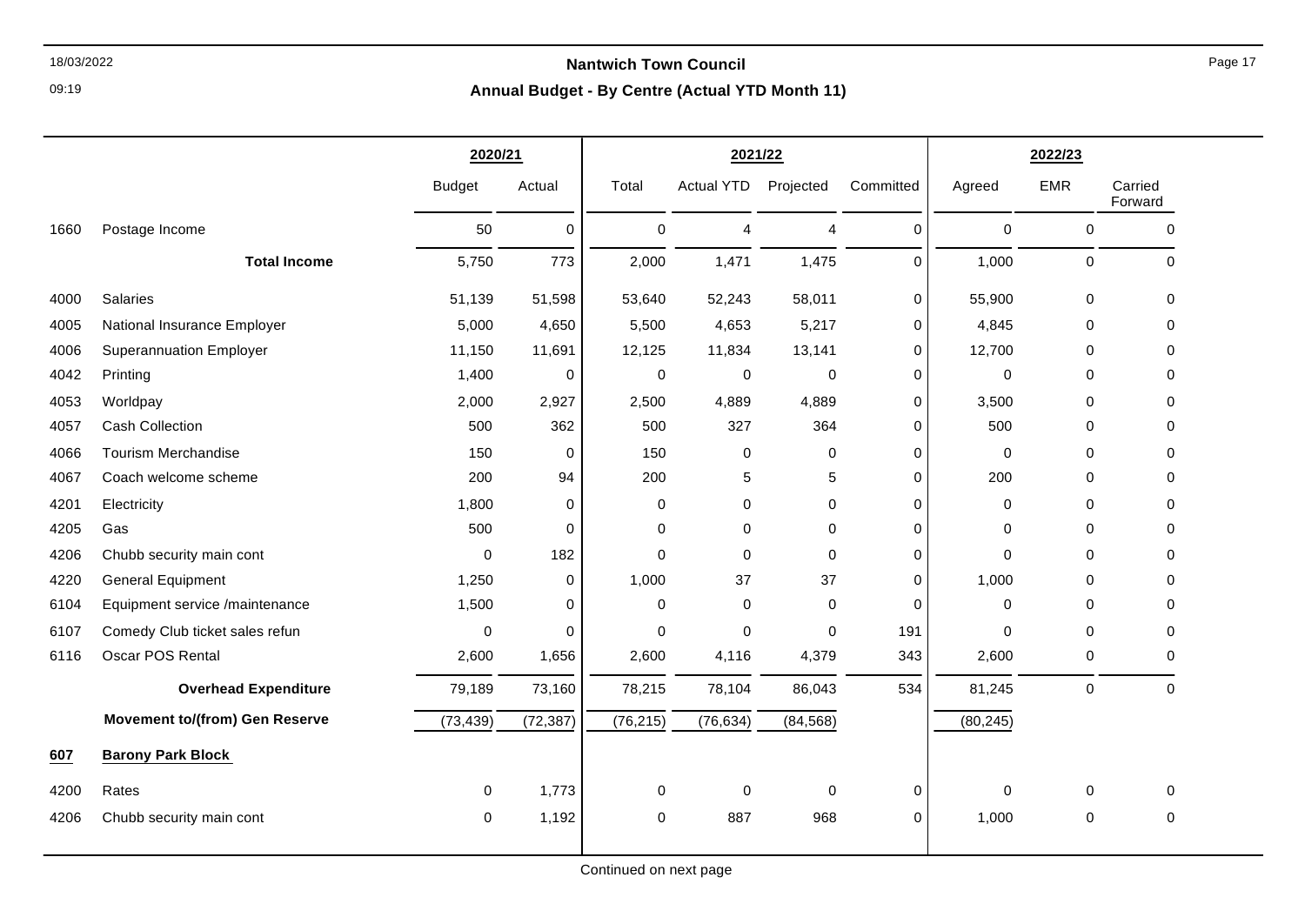09:19

|      |                                       | 2020/21       |             |             | 2021/22           |             |             | 2022/23     |             |                    |
|------|---------------------------------------|---------------|-------------|-------------|-------------------|-------------|-------------|-------------|-------------|--------------------|
|      |                                       | <b>Budget</b> | Actual      | Total       | <b>Actual YTD</b> | Projected   | Committed   | Agreed      | <b>EMR</b>  | Carried<br>Forward |
| 6104 | Equipment service /maintenance        | 1,100         | $\mathbf 0$ | 1,000       | 0                 | $\mathsf 0$ | 0           | 0           | $\mathbf 0$ | $\mathbf 0$        |
|      | <b>Overhead Expenditure</b>           | 1,100         | 2,965       | 1,000       | 887               | 968         | $\Omega$    | 1,000       | $\mathbf 0$ | $\Omega$           |
|      | <b>Movement to/(from) Gen Reserve</b> | (1, 100)      | (2,965)     | (1,000)     | (887)             | (968)       |             | (1,000)     |             |                    |
| 608  | <b>Market Store</b>                   |               |             |             |                   |             |             |             |             |                    |
| 4200 | Rates                                 | 800           | 80          | 800         | 773               | 773         | $\mathsf 0$ | 800         | $\Omega$    | 0                  |
| 4201 | Electricity                           | 160           | 72          | 160         | 137               | 160         | 0           | 120         | $\Omega$    | $\Omega$           |
| 4206 | Chubb security main cont              | 0             | 79          | $\mathbf 0$ | 0                 | $\Omega$    | 0           | 0           | $\Omega$    | $\Omega$           |
| 6104 | Equipment service /maintenance        | 200           | $\mathbf 0$ | 200         | 0                 | $\mathbf 0$ | 0           | 200         | 0           | 0                  |
|      | <b>Overhead Expenditure</b>           | 1,160         | 231         | 1,160       | 911               | 933         | $\Omega$    | 1,120       | $\mathbf 0$ | $\Omega$           |
|      | <b>Movement to/(from) Gen Reserve</b> | (1, 160)      | (231)       | (1, 160)    | (911)             | (933)       |             | (1, 120)    |             |                    |
| 609  | <b>Third Party events</b>             |               |             |             |                   |             |             |             |             |                    |
| 1604 | Comedy Club ticket sales              | 0             | 20          | $\mathbf 0$ | 5,553             | 5,573       | 0           | $\pmb{0}$   | $\mathbf 0$ | 0                  |
| 1619 | Mind Body & Spirit event              | 0             | $\mathbf 0$ | $\mathbf 0$ | 12                | 12          | 0           | $\Omega$    | $\Omega$    | $\Omega$           |
| 1621 | New Year's Eve ticket sales (C        | 0             | $\mathbf 0$ | $\mathbf 0$ | 413               | 413         | 0           | 0           | $\Omega$    | 0                  |
| 1627 | Nantwich Player tickets               | $\Omega$      | $-1,791$    | $\Omega$    | 16,167            | 16,167      | 0           | $\Omega$    | $\Omega$    | $\Omega$           |
| 1628 | Nantwich Youth Players tickets        | 0             | $\mathbf 0$ | $\mathbf 0$ | 492               | 1,068       | 0           | $\Omega$    | $\Omega$    | $\Omega$           |
| 1657 | Meet the Beetles                      | 0             | 0           | $\mathbf 0$ | 38                | 38          | 0           | 0           | $\Omega$    | $\Omega$           |
| 1698 | Jazz Festival Income                  | 0             | $\mathbf 0$ | $\mathbf 0$ | 1,825             | 1,825       | 0           | 0           | $\Omega$    | 0                  |
| 1713 | Nantwich Choral Society               | 0             | 0           | $\mathbf 0$ | 263               | 262         | 0           | 0           | $\Omega$    | $\Omega$           |
| 1797 | Words & Music Festival                | 0             | $\mathbf 0$ | $\mathbf 0$ | 2,440             | 2,462       | 0           | 0           | $\mathbf 0$ | $\Omega$           |
|      | <b>Total Income</b>                   | 0             | $-1,771$    | $\mathbf 0$ | 27,203            | 27,820      | 0           | $\mathbf 0$ | $\mathbf 0$ | $\mathbf 0$        |